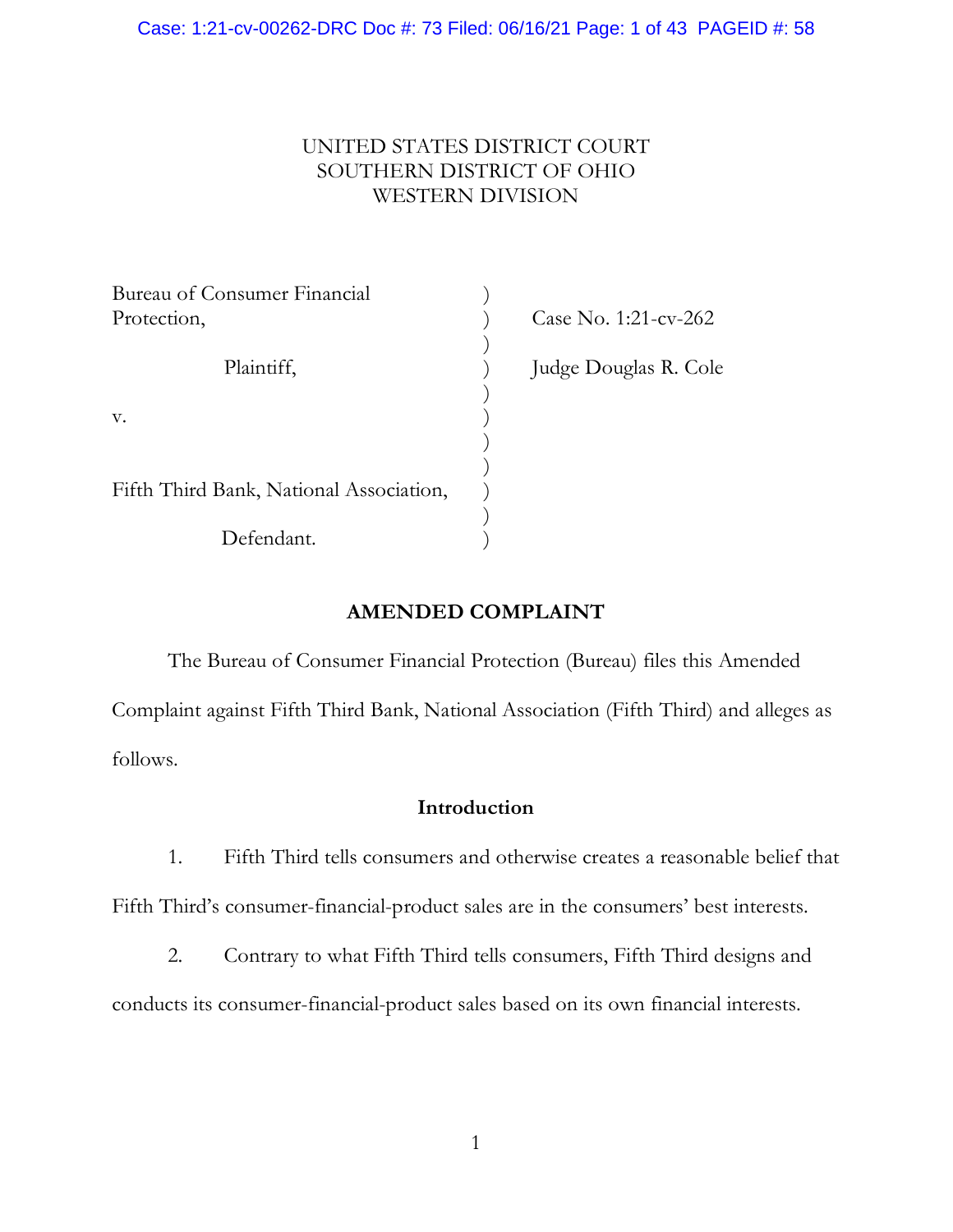3. Fifth Third has known for more than a decade that its acts or practices have led to the opening of consumer-financial products that are not in consumers' interests.

4. Fifth Third has known for more than a decade that its acts or practices have led to the opening of products in consumers' names without consumers' knowledge or consent.

5. Fifth Third admitted in 2017 that it had opened consumer-financial products without consumer authorization during each year from 2010 to 2017.

6. Fifth Third has known for more than a decade that its employees have, without consumer consent, transferred consumer funds, changed account types, misrepresented terms and conditions, falsified records, and assigned personalidentification numbers and passwords to consumer accounts.

7. Fifth Third also used or obtained consumer-reporting-agency reports without a permissible purpose.

8. Yet Fifth Third has taken insufficient steps to identify and remediate affected consumers.

9. Fifth Third has focused on its own financial interests to the detriment of consumers.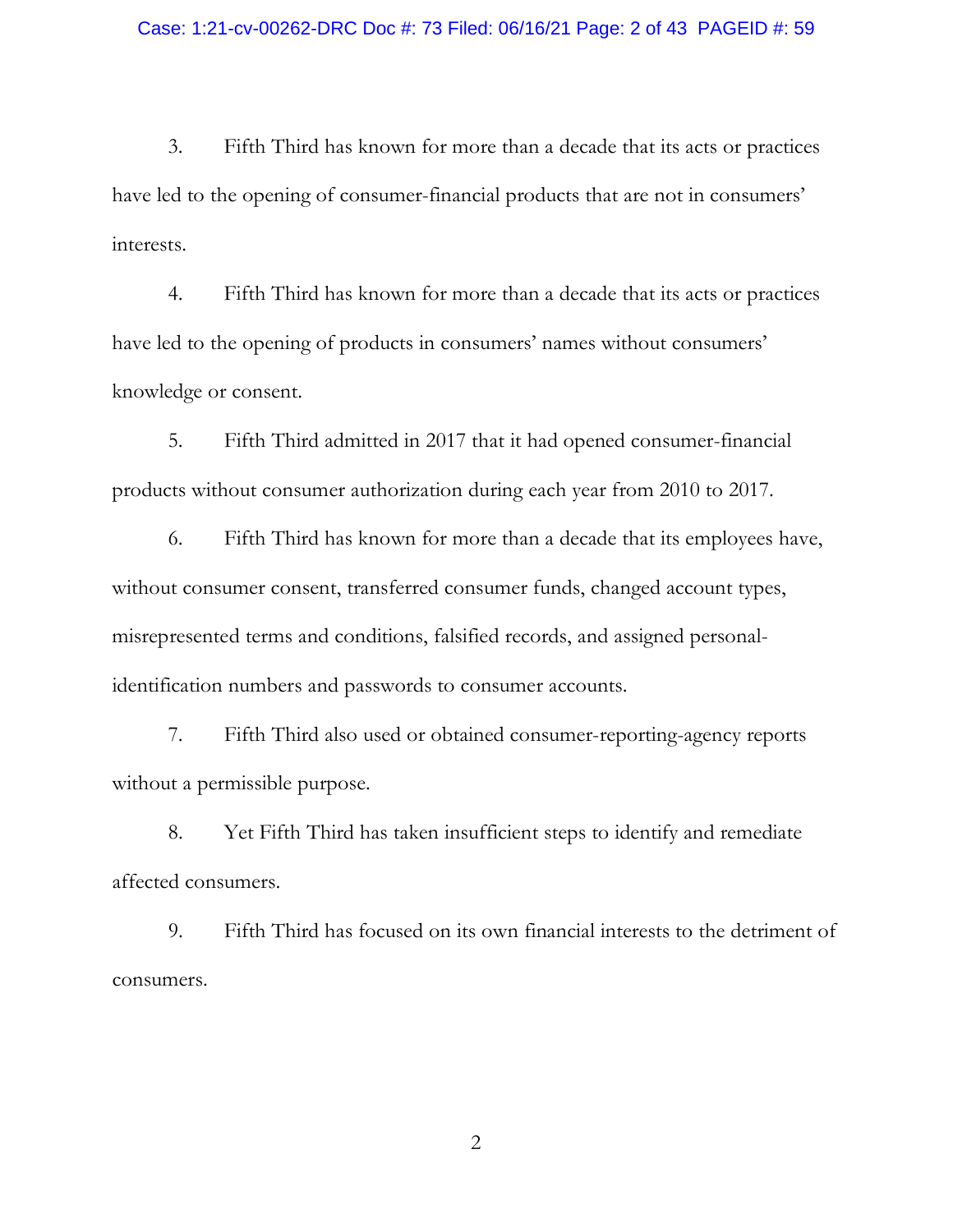#### Case: 1:21-cv-00262-DRC Doc #: 73 Filed: 06/16/21 Page: 3 of 43 PAGEID #: 60

10. Fifth Third's conduct violates the Consumer Financial Protection Act of 2010 (CFPA), the Truth in Lending Act (TILA), the Truth in Savings Act (TISA), the Fair Credit Reporting Act (FCRA), and the TILA and TISA implementing regulations.

11. The Bureau brings this action to stop Fifth Third's unlawful conduct and to obtain redress for affected consumers and an appropriate penalty and other monetary relief.

12. The Bureau brings this action under  $\{\$ 1031, 1036(a)(1), 1054, \text{ and } 1055 \}$ of the CFPA, 12 U.S.C. §§ 5531, 5536(a)(1), 5564, 5565; TILA, 15 U.S.C. § 1601 et seq., and its implementing regulation, Regulation Z, 12 C.F.R. part 1026; FCRA, 15 U.S.C. § 1681 et seq.; and TISA, 12 U.S.C. § 4301 et seq., and its implementing regulation, Regulation DD, 12 C.F.R. part 1030.

### **Jurisdiction**

13. This Court has subject-matter jurisdiction over this action because it is brought under "Federal consumer financial law," 12 U.S.C. § 5565(a)(1); presents a federal question, 28 U.S.C. § 1331; and is brought by an agency of the United States, 28 U.S.C. § 1345.

### **Venue**

14. Venue is proper in this district because Fifth Third is located, resides, or does business in this district. 12 U.S.C. § 5564(f).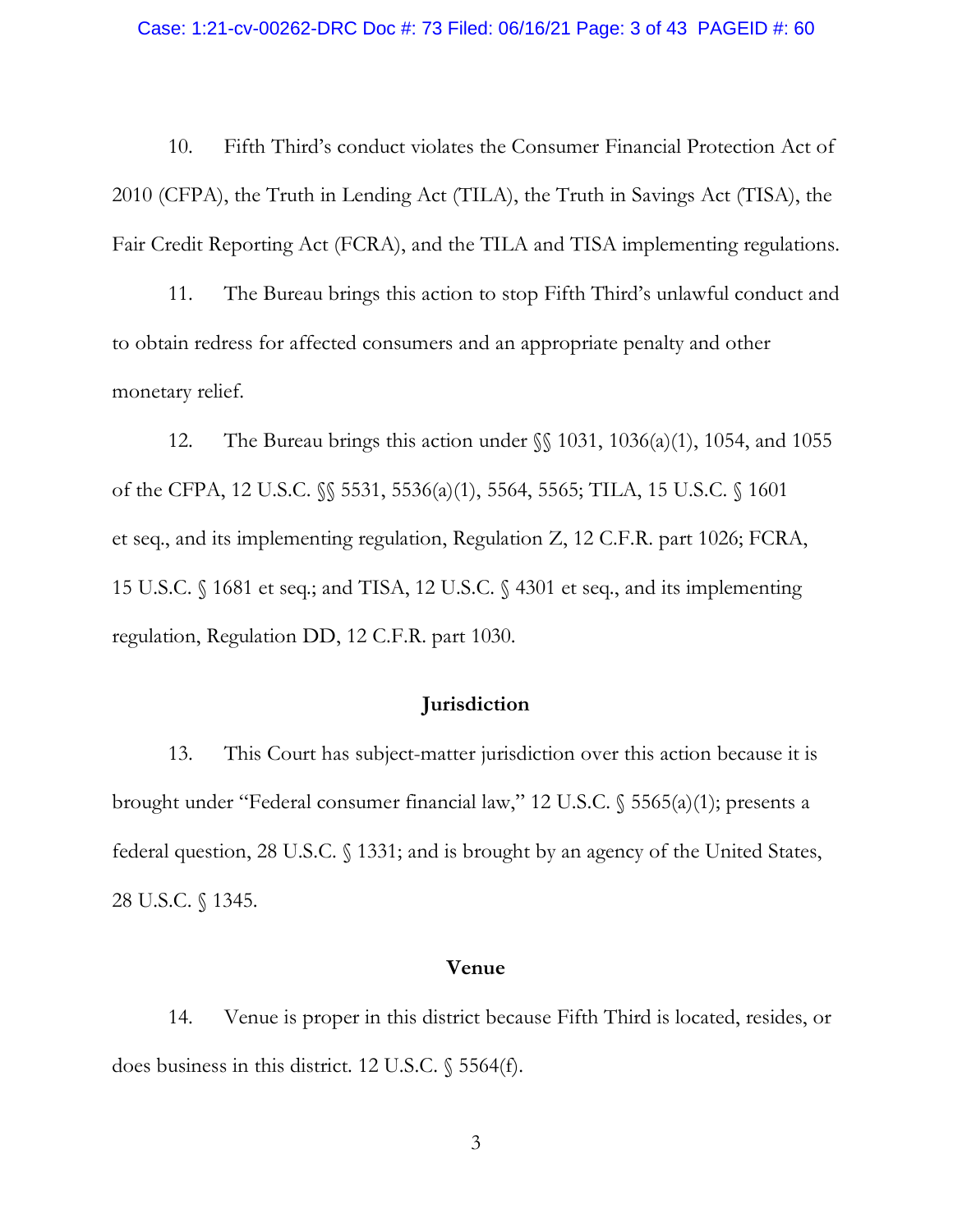### **Parties**

15. The Bureau is an independent agency of the United States created by the CFPA and charged with regulating the offering and providing of consumer-financial products and services under "Federal consumer financial laws." 12 U.S.C. § 5491(a). The Bureau is authorized to initiate civil actions in federal district court, by its own attorneys, to address violations of "Federal consumer financial law." 12 U.S.C.  $$5564(a)-(b).$ 

16. Fifth Third operates, among other things, a branch-banking business that offers and provides an array of financial products and services primarily used by consumers for personal, family, or household purposes. Fifth Third is therefore a "covered person" under the CFPA. 12 U.S.C. § 5481(5), (6), (15)(A).

### **Factual Background**

17. Fifth Third has more than \$200 billion in total assets and, through its branch-banking business, operates more than 1,000 full-service branches in Florida, Georgia, Illinois, Indiana, Kentucky, Michigan, North Carolina, Ohio, South Carolina, Tennessee, and West Virginia.

18. Among the products or services (hereinafter referred to as products) Fifth Third offers through its branch-banking business are checking accounts, savings accounts, credit cards, online banking, overdraft protection, and lines of credit.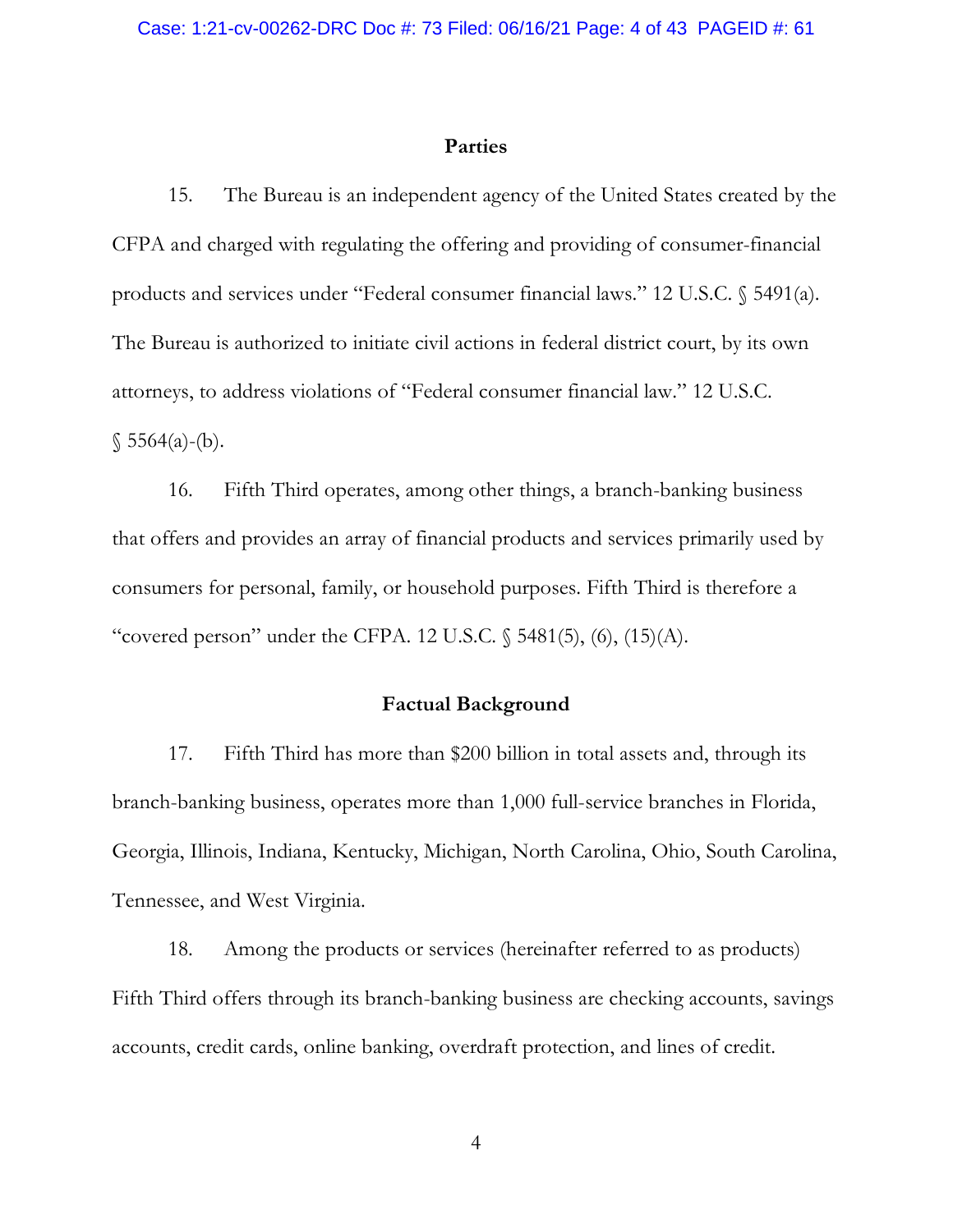### Case: 1:21-cv-00262-DRC Doc #: 73 Filed: 06/16/21 Page: 5 of 43 PAGEID #: 62

### Fifth Third's Sales Practices

19. Fifth Third's product sales are profitable because they improve customer retention and generate fees.

20. To increase the number of products sold to its consumers, Fifth Third conditioned employee-performance ratings and, in some instances, continued employment on whether managers and their subordinate employees met sales goals. Fifth Third also used an incentive-compensation program that rewarded managers and their subordinate employees for selling new products.

21. Fifth Third imposed sales goals on all levels of branch—also known as financial center—employees.

22. Fifth Third's sales goals have been structured to incentivize employees to push products that are most profitable to the bank.

23. Fifth Third has hidden the existence of these incentives from consumers.

24. Fifth Third has trained its employees to tell and to otherwise convince consumers that the products being sold to them are in their best interests.

25. Fifth Third's sales goals have included a point-based system, with different point values assigned to different products.

26. Fifth Third has assigned the point values primarily based on the revenue that each product generates for the bank.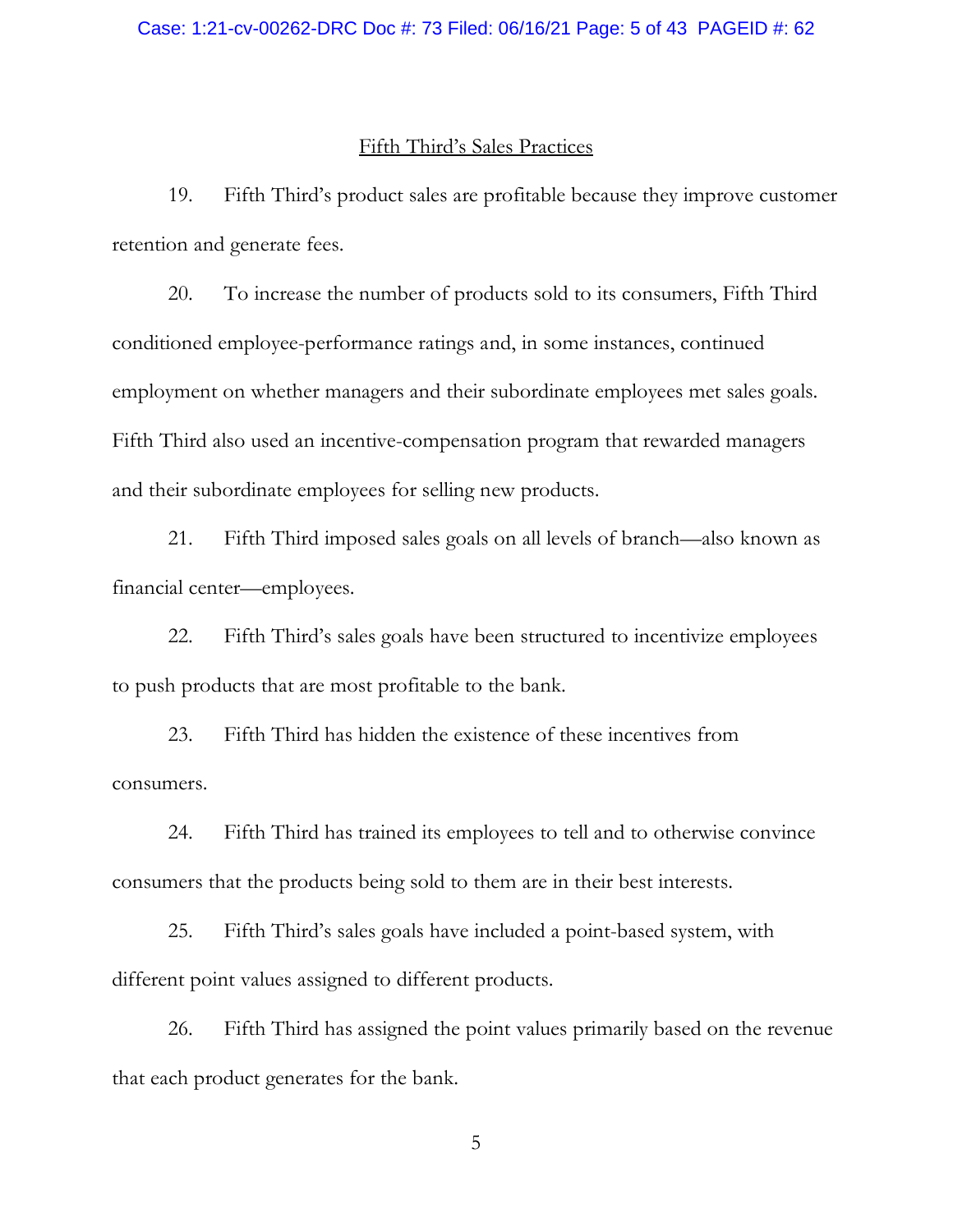### Case: 1:21-cv-00262-DRC Doc #: 73 Filed: 06/16/21 Page: 6 of 43 PAGEID #: 63

27. Fifth Third has set sales goals for thousands of employees at a level higher than their anticipated sales.

28. Fifth Third has used the achievement or non-achievement of sales goals as a key component in performance ratings and promotion decisions for managers and their subordinate employees. Low performance ratings could result in disciplinary action, including termination.

29. From at least 2010 through at least 2019, Fifth Third also used a "crosssell" strategy to increase the total number of products it provided to new and existing customers.

30. According to Fifth Third, cross-selling—which means selling multiple products to each consumer—improves "customer loyalty."

31. Cross-selling improves customer retention because it becomes harder for the customer to detach from the bank.

32. From at least 2010 until at least 2017, Fifth Third set a cross-sell goal of at least four products per customer.

33. Fifth Third's cross-sell goal of four products per customer was not based on an analysis of individual consumers' needs but was instead based on Fifth Third's goals to increase customer retention and bank revenue.

34. Fifth Third has instructed its employees to find sales opportunities by conducting what the bank calls a "financial needs assessment" of individual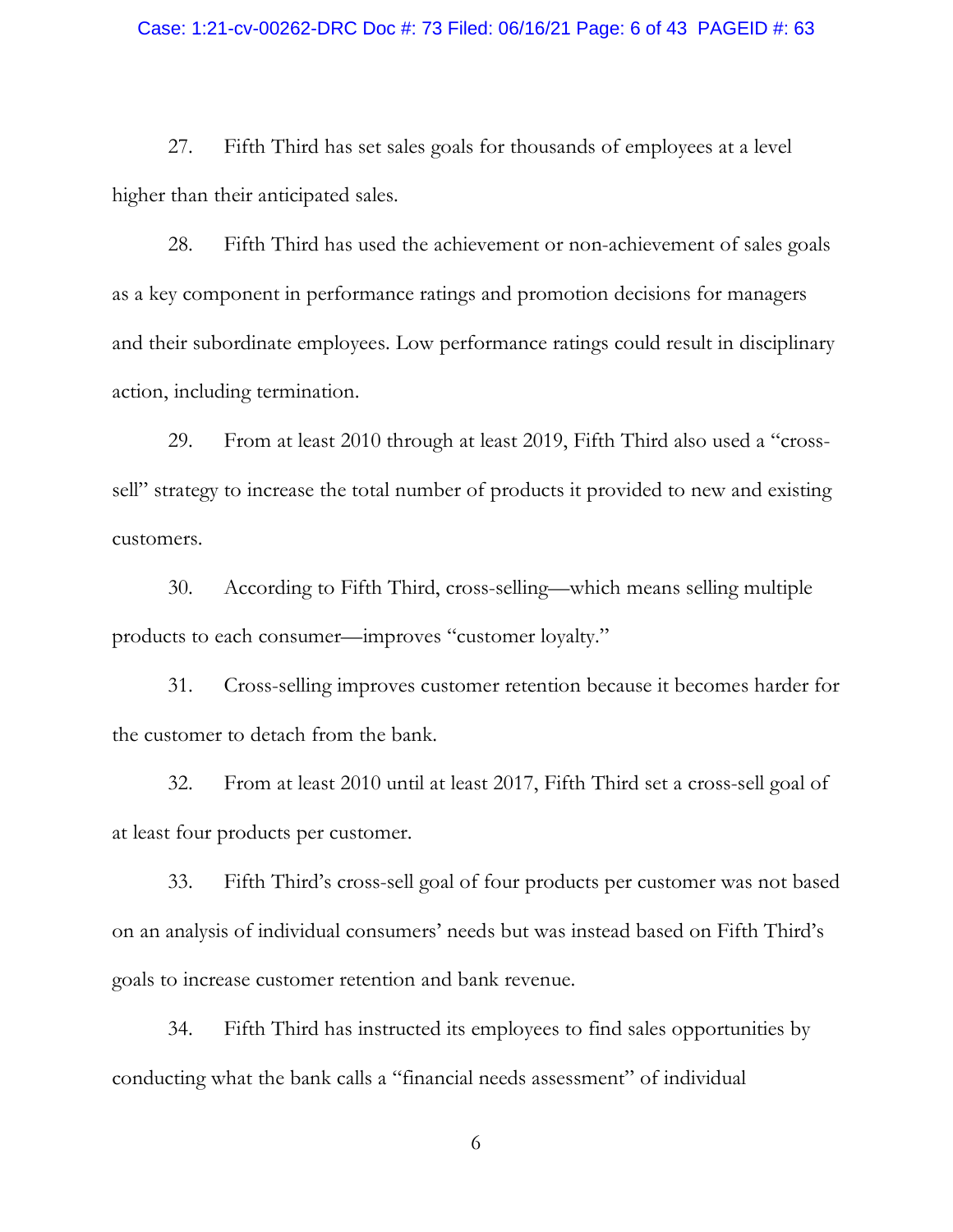### Case: 1:21-cv-00262-DRC Doc #: 73 Filed: 06/16/21 Page: 7 of 43 PAGEID #: 64

consumers. Employees are to use this "assessment" to build their "book of business." Through this process, consumers are ranked by "relationship potential," which is a measure of the "cross-sell opportunity" that each customer represents. Employees are instructed to use the "financial needs assessment" to "become the customer's Trusted Advisor."

35. Fifth Third trains its employees engaged in financial-needs assessments to cite tax and other financial concerns to "widen" the gap between the consumer's "present state" and "desired state," making the gap "appear larger" in order to promote sales.

36. Fifth Third's employees conducting financial-needs assessments are often not qualified to make tax and other financial recommendations.

37. Fifth Third tracked cross-selling effectiveness and, from at least 2010 to at least 2017, pressured employees to meet cross-selling goals.

38. In 2010, Fifth Third's head of retail banking wrote that the bank's Chicago "leadership team [has] a reputation of less than desirable sales management practices," and that "[b]ullying and threats are often used to achieve results."

39. Fifth Third does not tell consumers about bank-employee sales goals or cross-selling requirements or that the bank and its employees are acting in the bank's financial interests.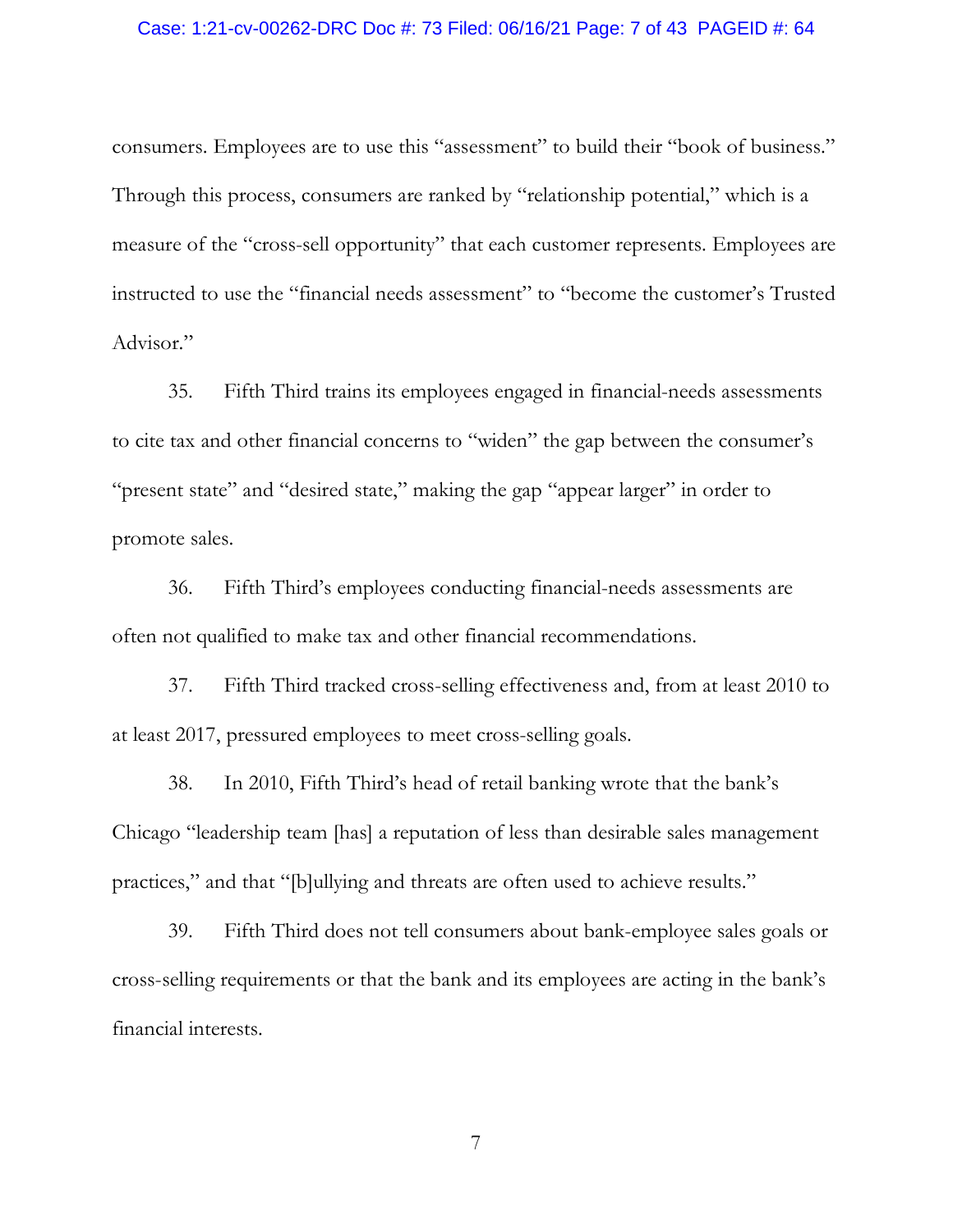### Case: 1:21-cv-00262-DRC Doc #: 73 Filed: 06/16/21 Page: 8 of 43 PAGEID #: 65

40. To the contrary, Fifth Third tells consumers that they can be sure that the bank is acting in consumers' interests.

### Unauthorized Accounts and Transactions

41. Thousands of Fifth Third branch employees are unable to meet their sales goals even with Fifth Third's sales tactics.

42. Fifth Third, without consumers' knowledge and consent, opened deposit accounts in consumers' names; transferred funds from consumers' existing accounts to new, improperly opened accounts; applied for and issued credit cards; enrolled consumers in online banking; opened lines of credit on consumers' accounts; and enrolled consumers in overdraft protection and other financial products.

43. Fifth Third has known since at least 2010 that one reason that employees were opening unauthorized consumer-financial products was Fifth Third's pressure on employees to sell.

44. By 2010, at the latest, Fifth Third was aware that employees were opening products in consumers' names without those consumers' knowledge and consent in order to achieve sales goals or obtain incentive rewards.

45. In 2010, Fifth Third's head of retail banking wrote that "there have been consistent problems around unauthorized credit card sales in Chicago."

46. Fifth Third's unauthorized accounts were the predictable result of its acts and practices and occurred in many of the bank's geographic markets.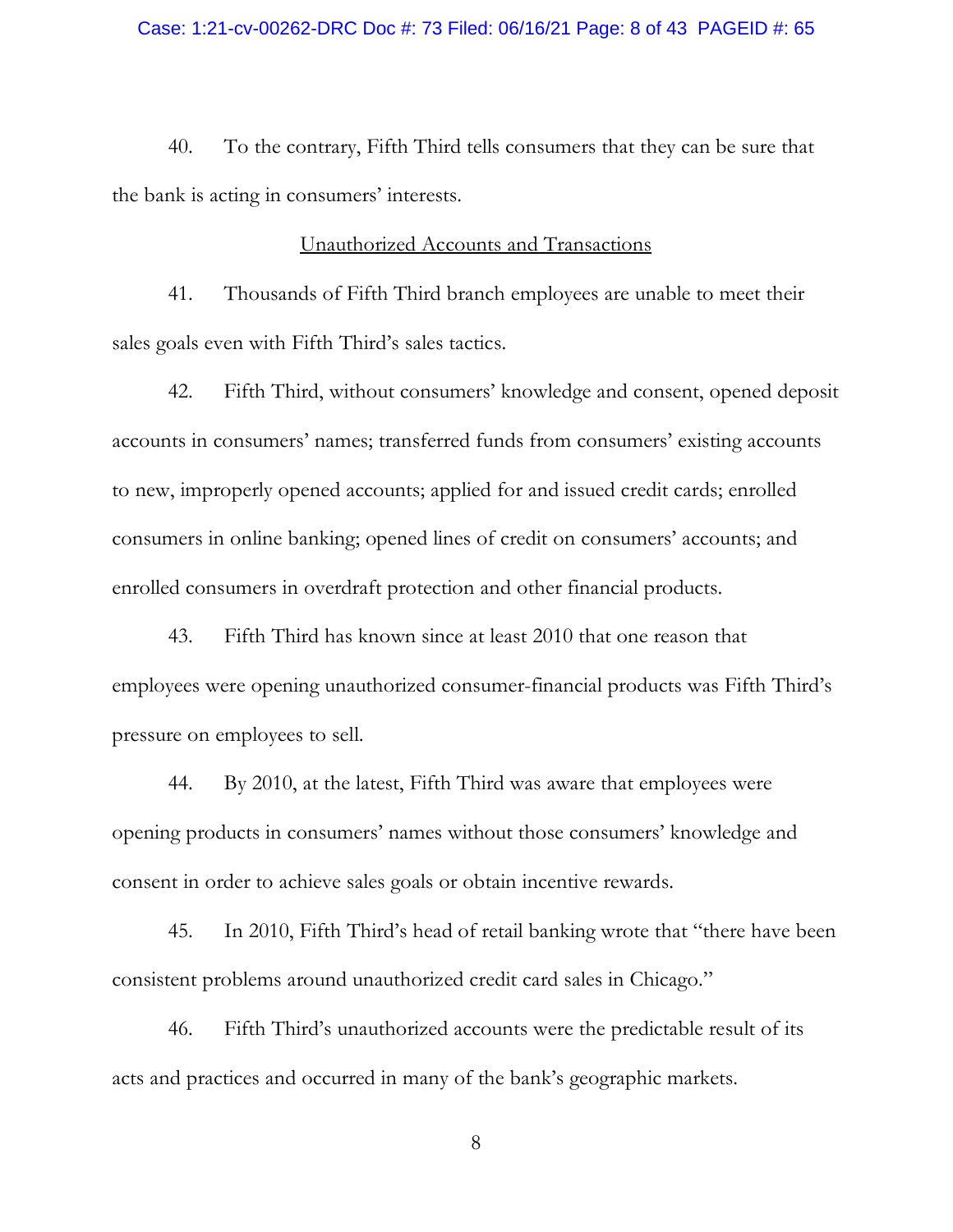#### Case: 1:21-cv-00262-DRC Doc #: 73 Filed: 06/16/21 Page: 9 of 43 PAGEID #: 66

47. Fifth Third also changed without consumer consent the types of accounts or services in which consumers were enrolled; made false representations about the terms and conditions of consumer-financial products or services to induce consumers to accept, change, or enroll in them; used or obtained consumers' credit reports without an authorized purpose; and, without consumer authorization, assigned personal-identification numbers or falsified consumer-contact information, including by creating email addresses or using inaccurate email addresses, in order to facilitate unauthorized enrollment of consumers.

48. Fifth Third has admitted to almost 400 instances of the acts or practices described in paragraph 47.

49. There were more than 400 instances of the acts or practices described in paragraph 47.

50. Fifth Third claims to have opened fewer than 1,100 unauthorized consumer-financial products.

51. Fifth Third opened more than 1,100 unauthorized consumer-financial products.

### Deposit Accounts

52. Fifth Third imposed aggressive sales goals for its employees to open new deposit accounts, and its incentive-compensation program rewarded employees for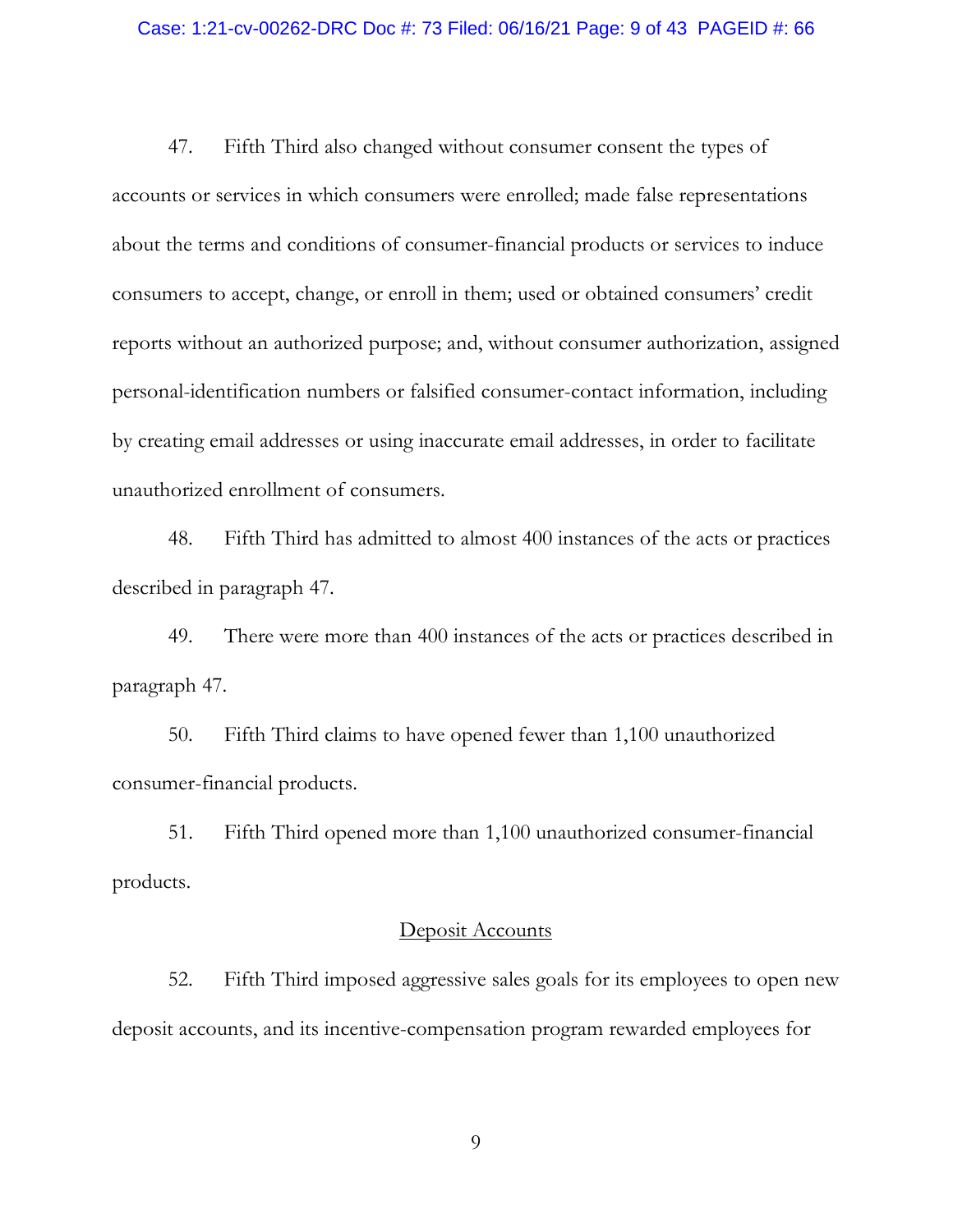### Case: 1:21-cv-00262-DRC Doc #: 73 Filed: 06/16/21 Page: 10 of 43 PAGEID #: 67

opening new deposit accounts funded with a specified minimum balance within a defined period.

53. Fifth Third opened deposit accounts for Fifth Third consumers without the consumers' knowledge and consent.

54. Some of these unauthorized accounts were "funded" when a bank employee transferred funds to the unauthorized account from the same consumer's authorized account without the consumer's knowledge and consent. Often, once an unauthorized account was "funded," such that it qualified under the sales-goal tracking or incentive program, the bank employee transferred some or all of the funds back to the consumer's authorized account, again without the consumer's knowledge and consent.

55. In more than 26,000 instances since 2010, a new Fifth Third depositaccount was funded with \$100 or less from an existing Fifth Third account and had no activity other than the subsequent transfer, within 90 days, of those funds back to the original account.

56. Sometimes, Fifth Third's employee would fund a consumer's account initially with the employee's own money and then take reimbursement funds without authorization—from the consumer.

57. Since 2010, more than 124,000 new Fifth Third deposit-accounts have been funded with \$100 or less and defunded to a zero balance within 90 days.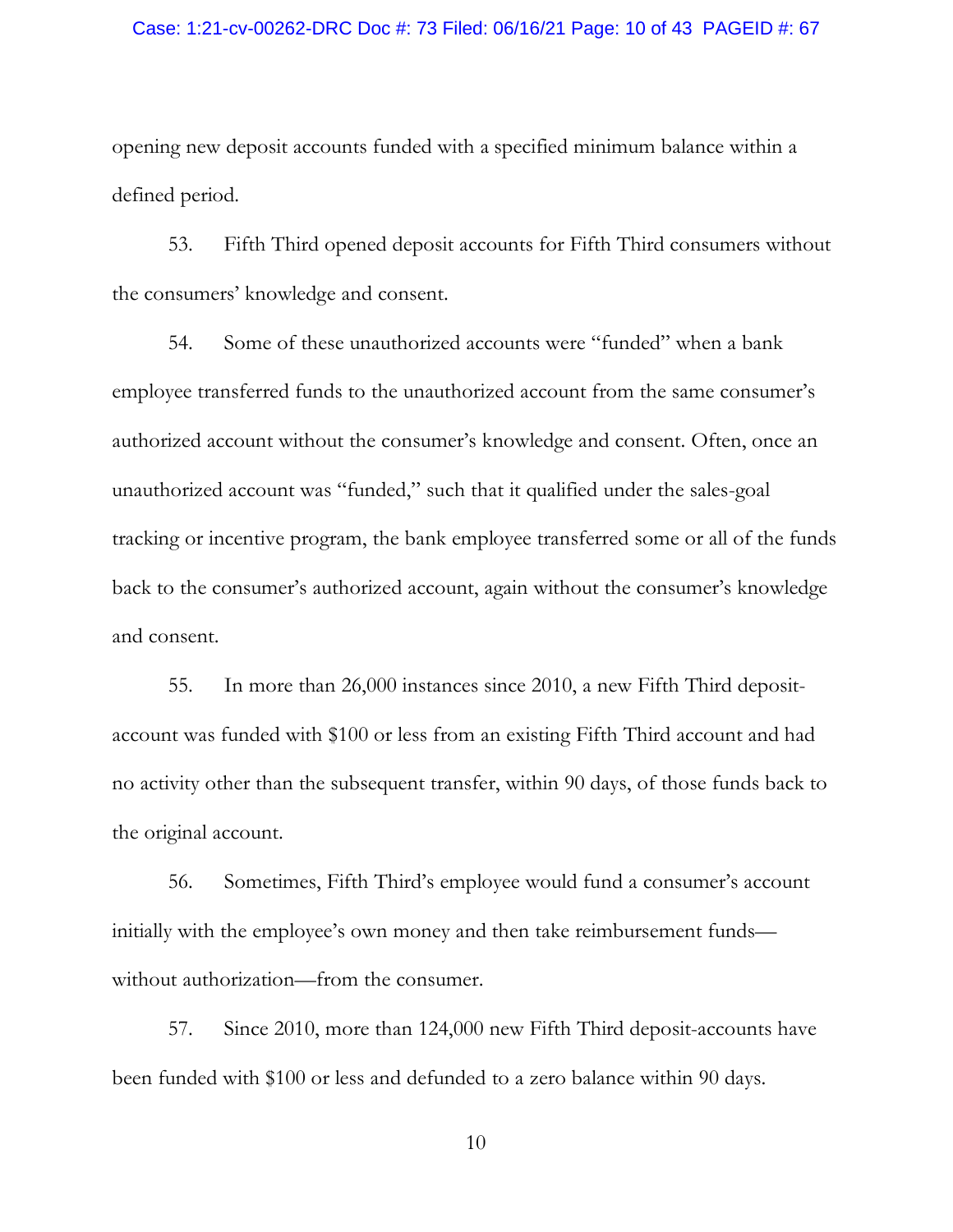#### Case: 1:21-cv-00262-DRC Doc #: 73 Filed: 06/16/21 Page: 11 of 43 PAGEID #: 68

58. Sometimes, Fifth Third's employee closed an existing account and immediately opened a new one or reopened the just-closed account, getting sales credit for a new account.

59. Fifth Third has allowed employees to earn sales credit for "suppression" of paper account-statements, after which the consumer would not receive account statements by mail.

60. If paper account-statements were suppressed, Fifth Third would send account statements by email.

61. In thousands of instances, Fifth Third suppressed paper accountstatements and had no consumer email address to which it could send an electronic account-statement for receipt by a consumer.

62. In almost 7,000 or more instances since 2010, an existing customer's new deposit-account was funded with \$100 or less by cash or internal transfer, had no activity other than the initial funding and defunding, and was associated with a Fifth Third email address even though the consumer was not a Fifth Third employee.

63. Fifth Third acknowledged that minimum funding, fake email addresses, statement suppression, and new-account funding from an existing account could each indicate a potentially unauthorized deposit account.

64. Until at least 2020, Fifth Third failed to use any of these indicia or a combination of them to identify unauthorized accounts or victimized consumers.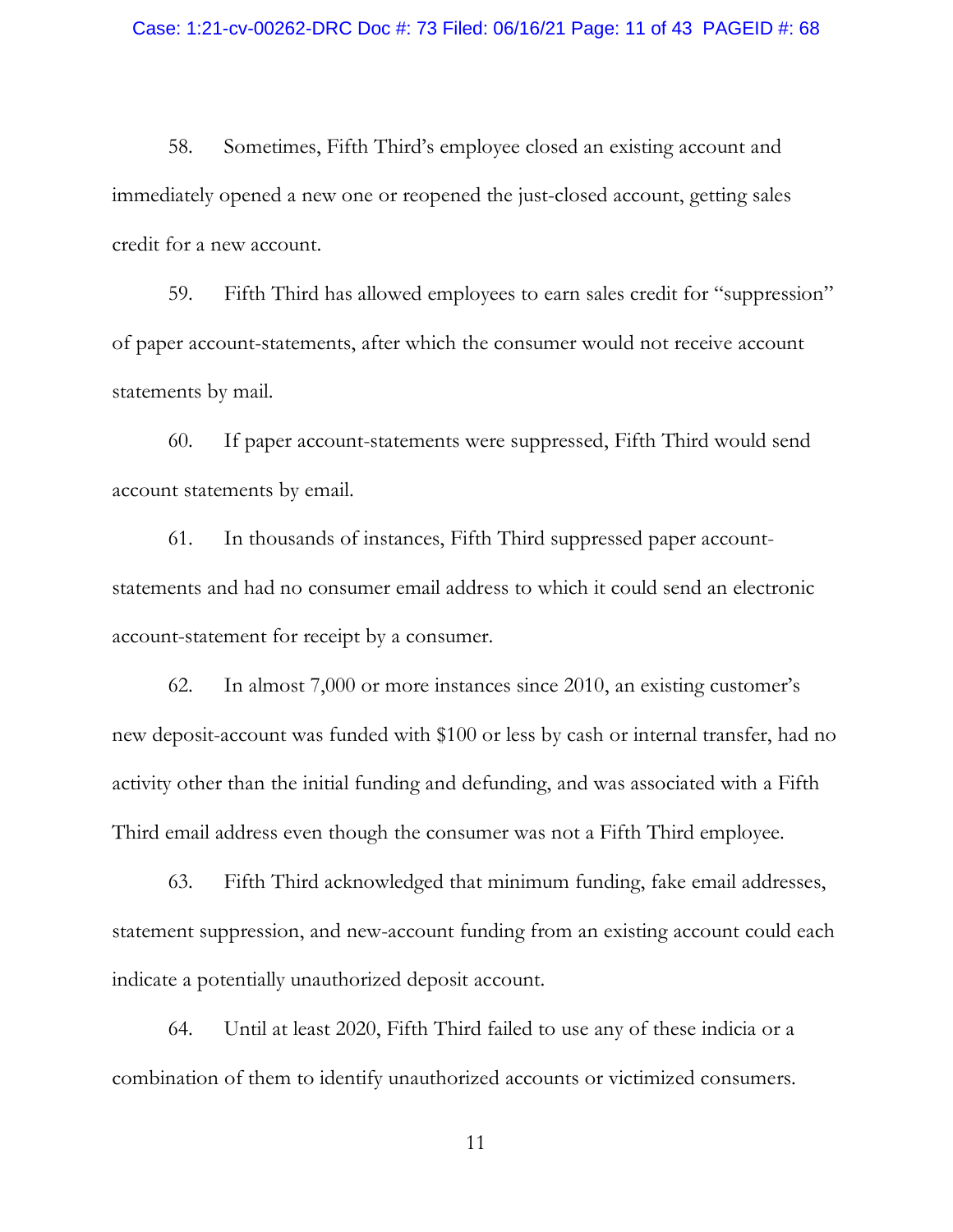65. Fifth Third charged unjustified fees to many consumers who had deposit accounts opened without their knowledge and consent.

### Credit Cards

66. Fifth Third imposed aggressive sales goals for its employees to sell credit cards to consumers, and its incentive-compensation program rewarded employees for selling new credit cards.

67. Fifth Third applied for and issued credit cards to customers without their knowledge and consent.

68. Fifth Third credit cards were susceptible to unauthorized applications and issuance in part because Fifth Third bank branches accepted applications over the phone at least until 2017.

69. Fifth Third allowed its branch employees to take credit-card applications over the phone and to write "phone application" along with the date and time on the signature line of the application. In those instances, and where only a portion of that information was written, the bank retained no other indication of consumer consent.

70. Fifth Third had no detection capabilities or reporting if an employee failed to forward the phone application to a central repository.

71. Fifth Third considered disallowing bank-branch phone applications for credit cards by 2010. That year, Fifth Third's head of retail banking advised the head of Fifth Third's consumer bank that Fifth Third continued "to have problems with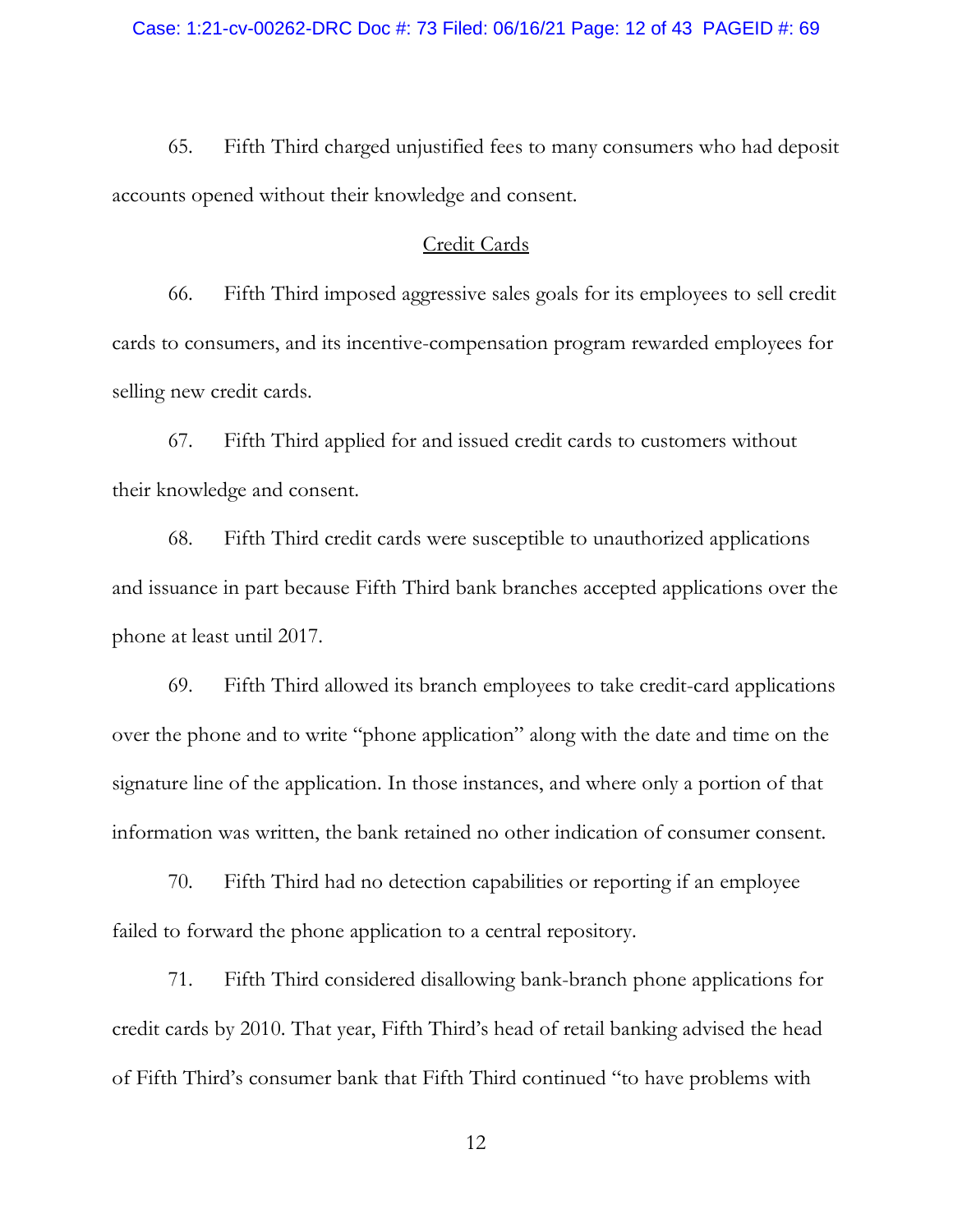### Case: 1:21-cv-00262-DRC Doc #: 73 Filed: 06/16/21 Page: 13 of 43 PAGEID #: 70

unauthorized credit card apps" that could be addressed by suspending "the ability of financial center personnel to take apps without a wet signature." He further advised that requiring a "wet signature" would "reduce the issue of customers receiving cards they did not anticipate."

72. Around that same time, Fifth Third executives discussed the possibility of limiting credit-card sales to instances in which "the customer is physically in the Financial Center" and eliminating phone applications "where we have no customer signature." Fifth Third chose not to impose that limitation until at least seven years later.

73. Fifth Third acknowledged that the absence of a credit-card application could indicate an unauthorized card.

74. Yet Fifth Third did not investigate all issued credit cards for which it has no application on file.

75. Since 2010, more than 218,000 Fifth Third consumer credit cards have been issued but never activated or used for consumer-initiated transactions.

76. Since 2010, more than 4,000 Fifth Third consumer credit-card accounts have been opened but have had no consumer-initiated purchases and have been associated with a Fifth Third email address where the consumer was not a Fifth Third employee.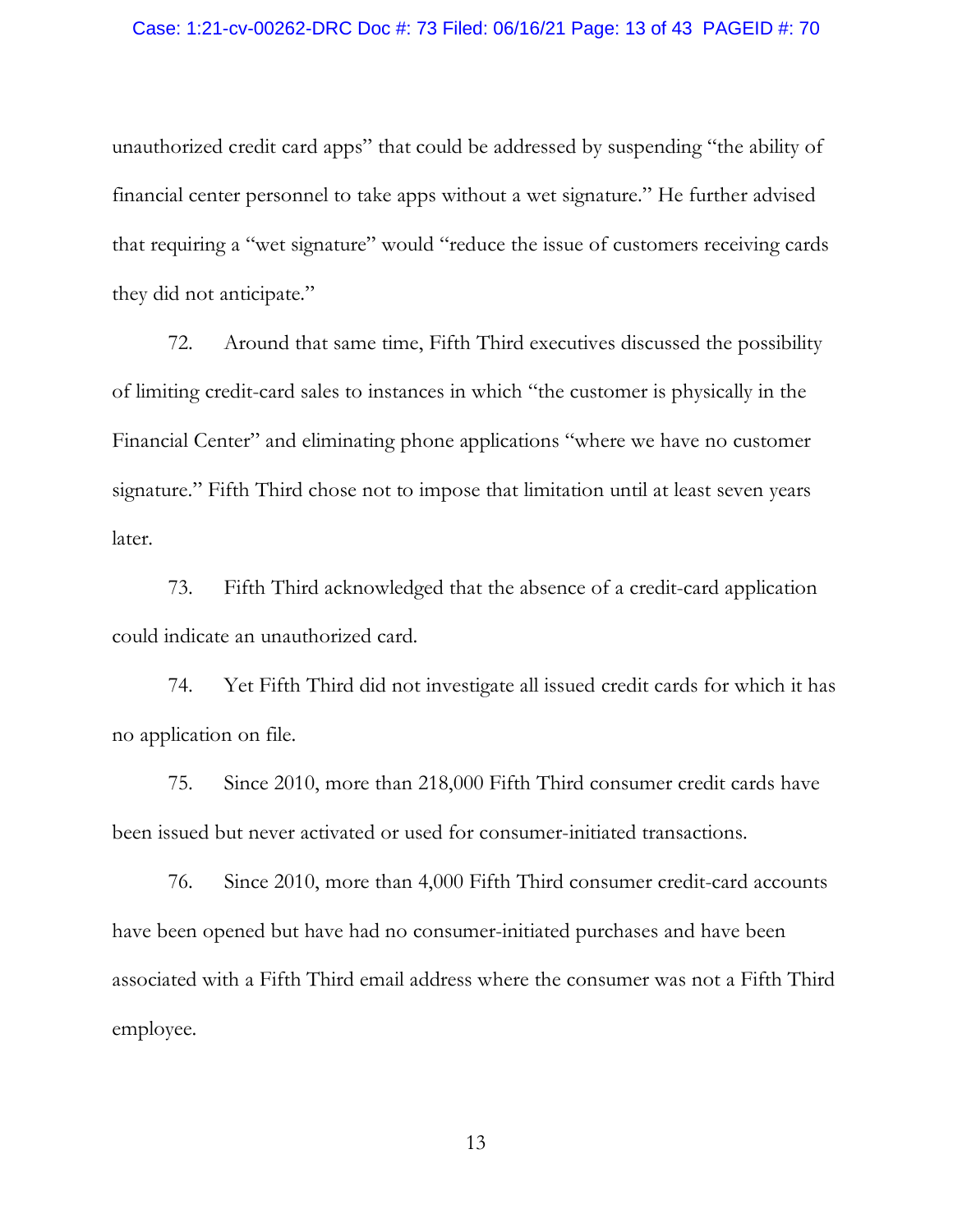77. Fifth Third has failed to examine these account populations for the absence of signed applications or for phone applications or other indicia of nonauthorization.

78. Fifth Third charged many of these consumers unjustified fees.

### Online-Banking Services

79. Fifth Third imposed aggressive sales goals for its employees to enroll consumers in its online-banking services, and its incentive-compensation program rewarded employees for enrolling consumers in those services.

80. Fifth Third enrolled consumers in online-banking services without their knowledge and consent.

81. Fifth Third's sales programs credited employees for enrolling consumers in online-banking services after the consumer logged in to the service at least three times. To effectuate unauthorized enrollments, Fifth Third employees would set up consumers' passwords without consumers' knowledge and consent. To obtain credit for unauthorized enrollments, Fifth Third employees would log in at least the requisite number of times without the consumers' knowledge and consent.

82. To avoid consumers detecting unauthorized online-banking enrollment, Fifth Third employees sometimes enrolled the consumer using an email address unknown to the consumer, such as a Fifth Third email address. Fifth Third employees also used other nonbank and non-consumer email addresses to avoid detection.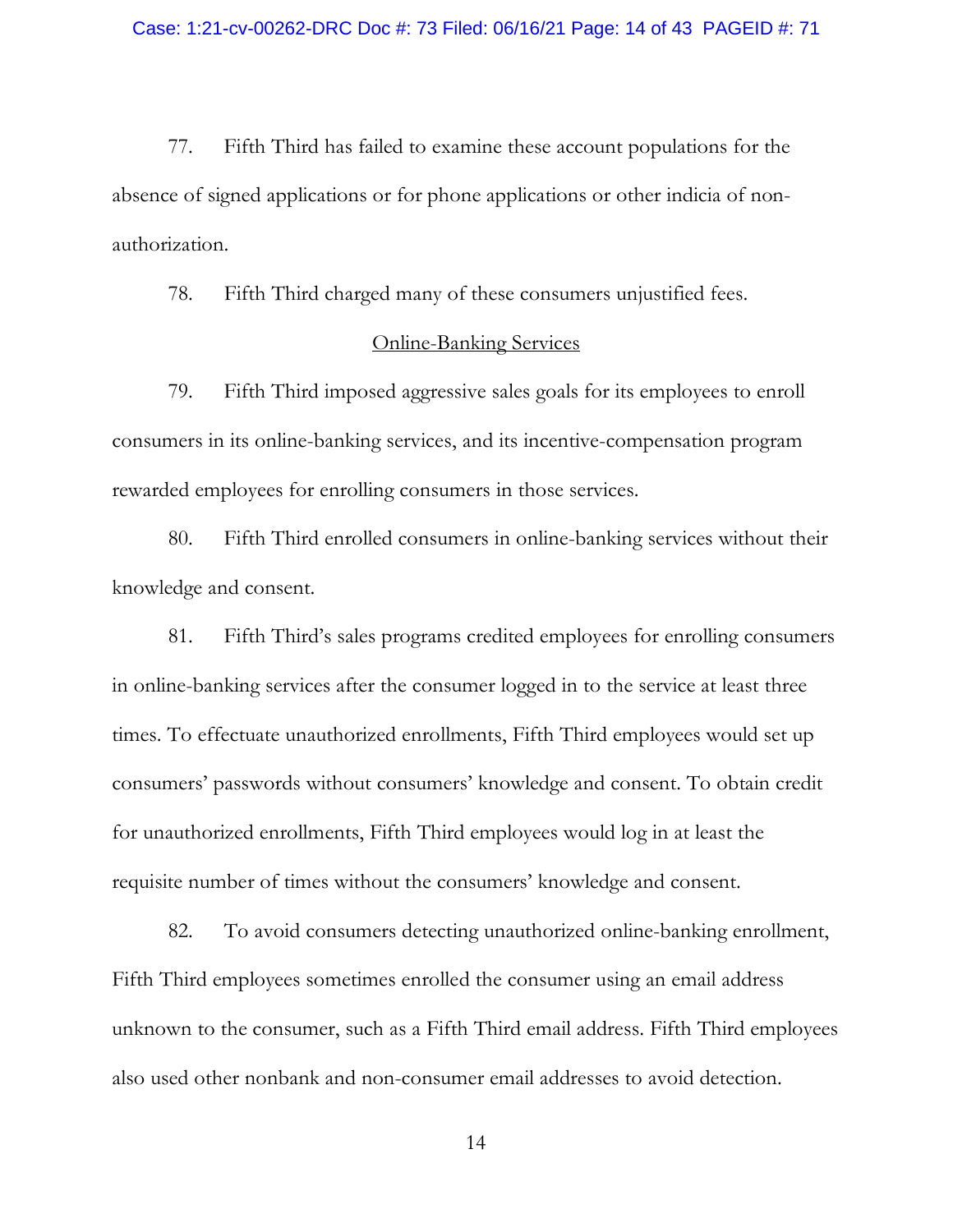83. Fifth Third's password protocols for online banking have been substandard, increasing the risks to consumers enrolled in online banking knowingly or unknowingly.

84. Since 2010, Fifth Third has completed more than 48,000 consumer enrollments in online banking using a Fifth Third email address. Of those, more than 12,000 had four or fewer login attempts and more than 1,400 had no login attempts.

85. Fifth Third has not scrutinized those enrollments to determine consumer authorization.

86. Fifth Third has not used any systematic or technological method to identify unauthorized or suspicious online-banking enrollments.

### Early Access Lines of Credit

87. Early Access is a fee-based line of credit that allows Fifth Third's checking-account holders to withdraw Fifth Third-supplied funds from their checking account before the account holder's reimbursement funds have been deposited in the account. Fifth Third imposed aggressive sales goals for its employees to sell Early Access to consumers, and its incentive-compensation program rewarded employees for enrolling consumers in "fee-based products," including Early Access.

88. Fifth Third opened Early Access lines of credit on consumers' checking accounts without their knowledge and consent. Fifth Third was aware of this by June 2010, when senior management was notified of an increase in the number of calls by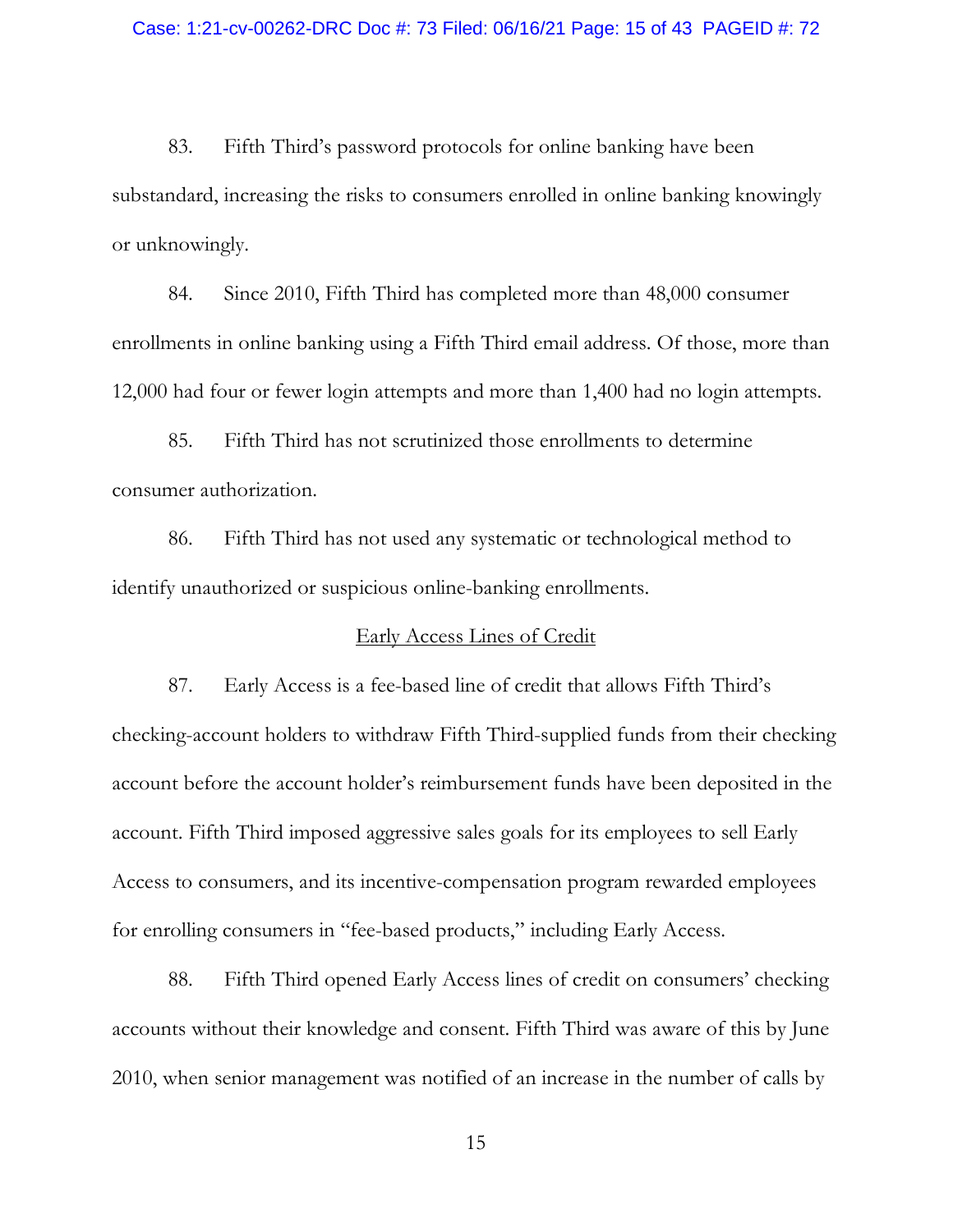### Case: 1:21-cv-00262-DRC Doc #: 73 Filed: 06/16/21 Page: 16 of 43 PAGEID #: 73

employees to the internal whistleblower hotline regarding the unauthorized opening of Early Access lines of credit.

89. Fifth Third did not effectively curtail unauthorized Early Access lines of credit in 2010.

90. In 2013, Fifth Third found that Early Access was often "being activated without the customer present" and that there was "a 37% error rate in obtaining signatures" on Early Access applications.

91. Fifth Third employees also sometimes forged consumer signatures on Early Access applications.

92. Fifth Third opened unauthorized Early Access lines of credit from at least 2010 through 2014, and Fifth Third retained unauthorized Early Access lines of credit even after it stopped offering new Early Access lines of credit.

93. From 2010 through 2014, more than 19,000 Fifth Third Early Access accounts were opened and closed on the same day without being used.

94. Fifth Third never further scrutinized the population of Early Access accounts lacking a consumer signature or the population of Early Access accounts opened and closed on the same day without being used.

95. Fifth Third never used any systematic or technological method to identify unauthorized Early Access enrollments or Early Access enrollments worthy of further scrutiny.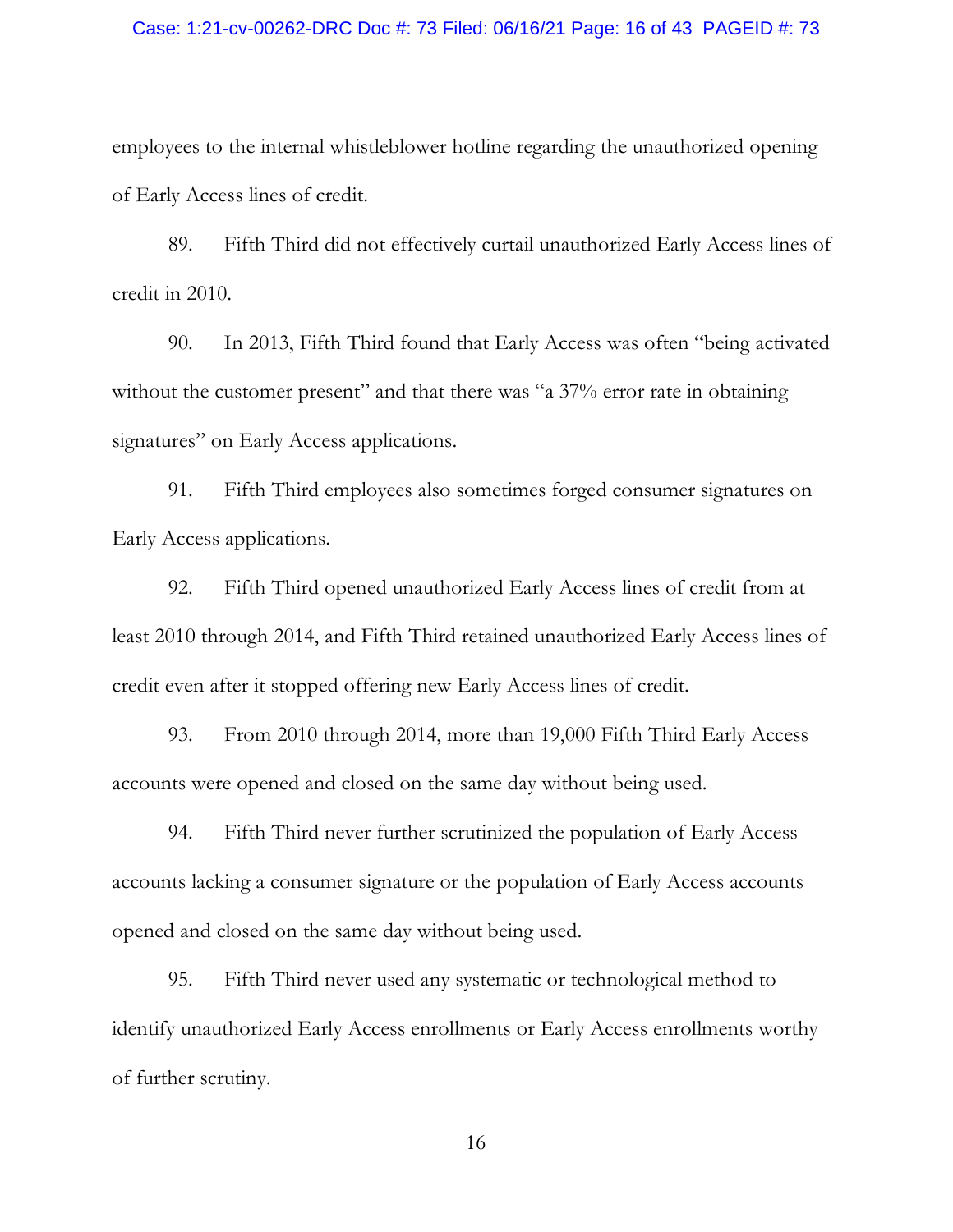### Other Products

96. Fifth Third admits to enrolling more than 125 consumers in overdraft protection without their consent in 2015 and 2016.

97. Fifth Third also admits to opening other unauthorized consumerfinancial products and services, including Express Banking, Identity Alert, and Access 360 prepaid debit cards.

### Fifth Third's Understatement of the Number of Unauthorized Accounts

98. Fifth Third knows or consciously disregards that its admissions and claims understate the real number of unauthorized account openings and other improper sales conduct.

99. There are hundreds of thousands of Fifth Third accounts that bear indicia of non-authorization.

100. Fifth Third took insufficient steps to detect and stop sales misconduct and to identify and remediate harmed consumers.

101. Fifth Third failed to implement any system or technology to detect: unauthorized accounts; unauthorized use or obtention of credit reports; unauthorized account changes; false representations of the terms and conditions of consumerfinancial products or services; or falsifications of consumer email addresses or passwords to facilitate unauthorized enrollment of consumers in financial products or services.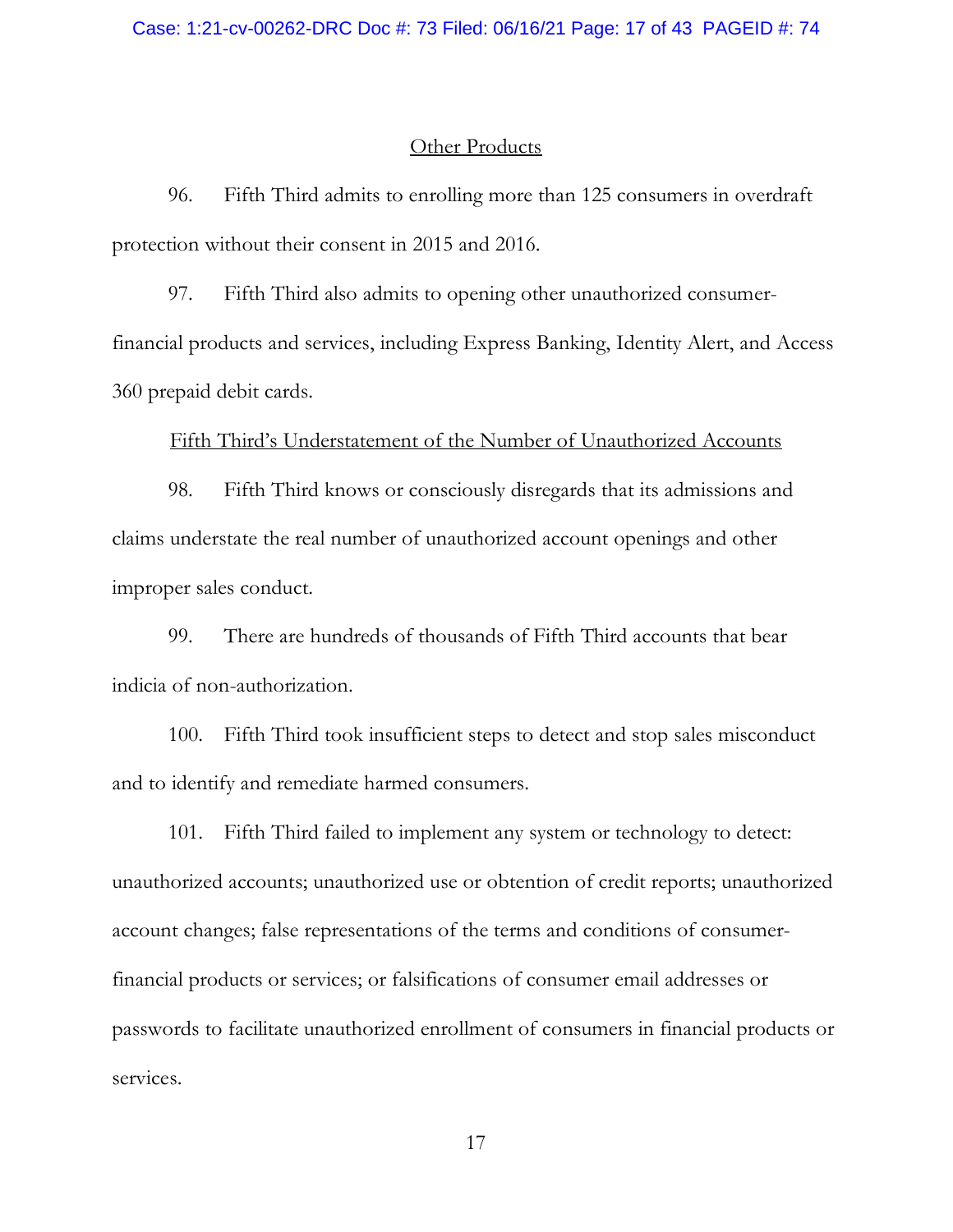102. Instead, Fifth Third's detection efforts relied on consumers to selfidentify as victims or employees to allege improper activity.

103. Fifth Third was aware that many consumers did not detect Fifth Third's improper acts or practices and that many others did not lodge a complaint.

104. Fifth Third was aware that many of Fifth Third's employees feared retribution for alleging improper conduct.

105. Even when consumers or employees alleged improper sales conduct, Fifth Third only recorded the conduct as improper if the allegation was (1) escalated above the bank-branch level, (2) internally investigated, and (3) determined to a bank investigator's satisfaction to be "substantiated."

106. Fifth Third was aware that many consumer and employee allegations were not escalated or recorded.

107. Under Fifth Third's policies, a consumer complaint must be submitted for escalation only if a consumer complains in writing or "verbally expresses dissatisfaction AND requests to speak to someone else (e.g., a supervisor)."

108. As Fifth Third recognized by at least 2015, many consumer complaints are not escalated, even when consumers have detected and reported questionable conduct.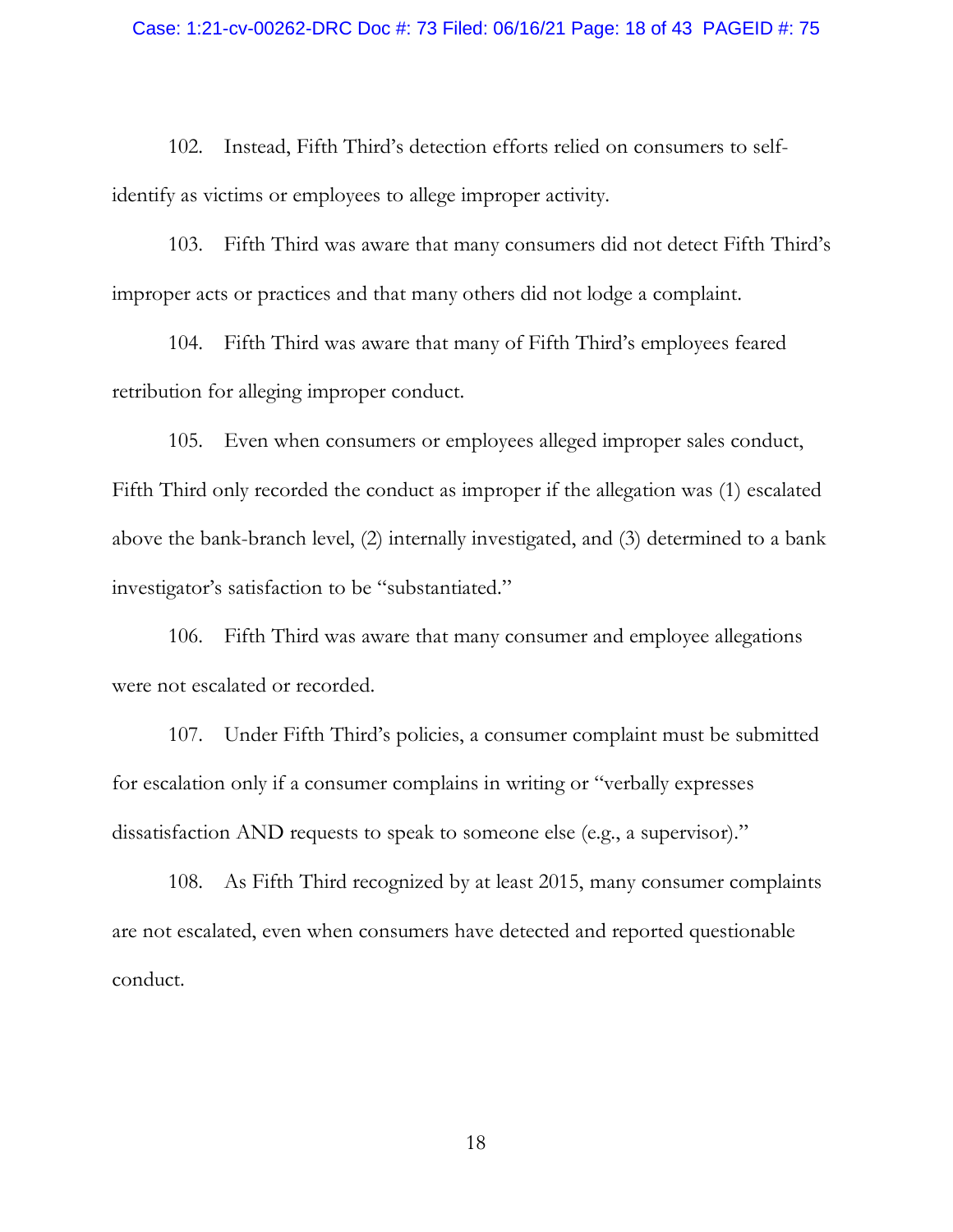109. In March 2015, a senior vice president wrote that 568 Fifth Third branches "did not submit a single escalated complaint" in the prior month, despite a "systemic issue as a company around card issuance" during that same time.

110. Even where allegations were recorded, escalated, and investigated, Fifth Third did not deem sales-misconduct allegations to be substantiated unless the bank's investigator was satisfied that there was conclusive proof.

111. Fifth Third deemed all sales-misconduct allegations without such conclusive proof, including all "he said/she said" scenarios, to be unsubstantiated.

- 112. Fifth Third also sometimes failed to substantiate allegations because:
	- a. elderly consumers were deemed by the bank to be "senile" or otherwise confused;
	- b. consumers were deemed to be confused because English was not their first language;
	- c. the accused employee or employees resigned before the internal investigation was completed; or
	- d. the investigator assumed that there had been a misunderstanding.

113. Sometimes, even when the employee involved in an allegation had been accused of opening unauthorized accounts more than once or when an allegation was deemed substantiated, Fifth Third failed to investigate any accounts beyond those that were the subject of the specific consumer or employee allegation.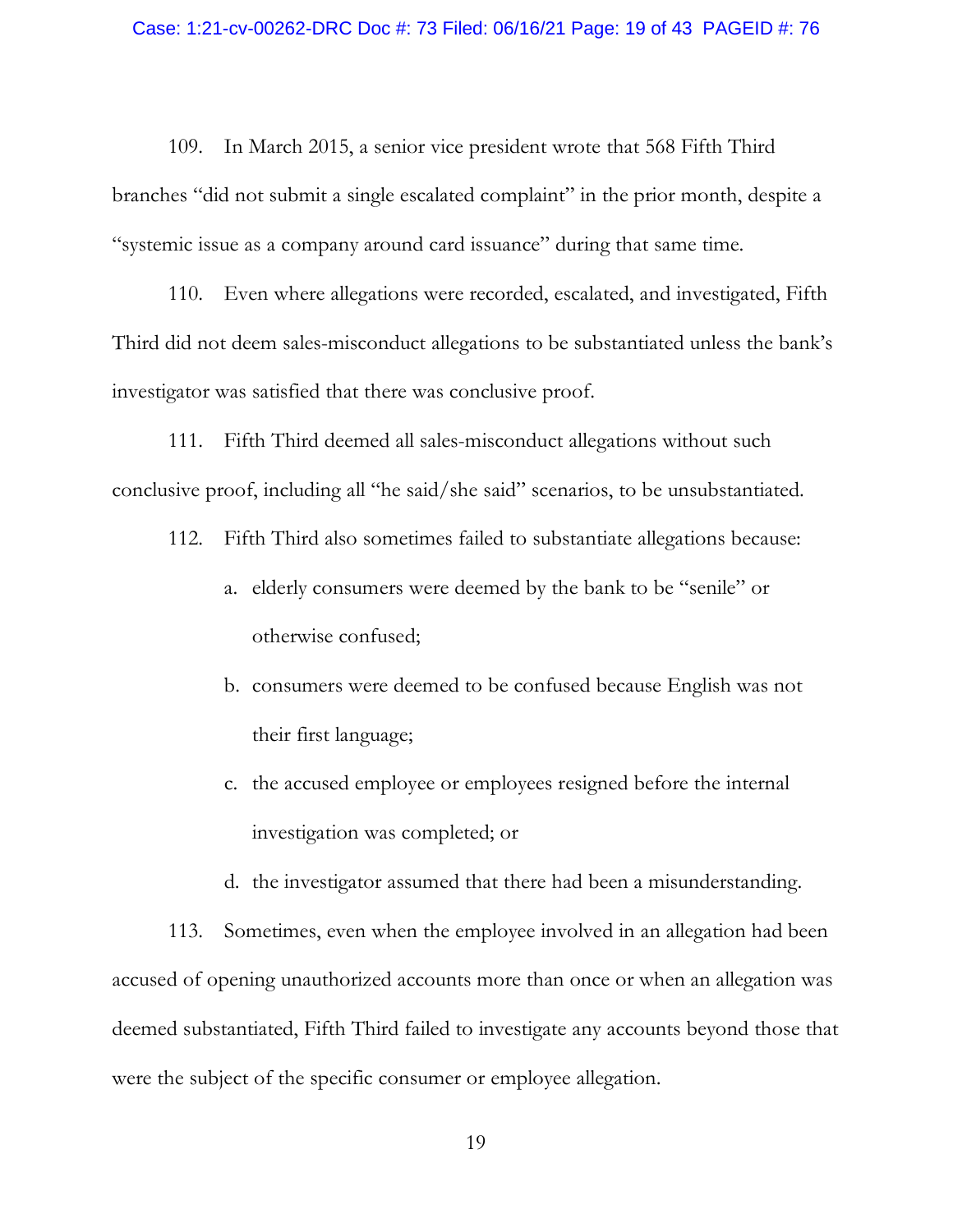114. Fifth Third failed to investigate all accounts opened by employees alleged or found to have engaged in improper sales acts or practices.

115. Fifth Third failed to investigate bank branches or branch regions even when the branches or regions were disproportionately the subject of substantiated allegations.

116. Fifth Third failed to investigate bank branches or branch regions even when the branches or regions were known by Fifth Third to have historically engaged in sales misconduct.

117. For example, despite knowing since at least 2010 that Chicago had a history of unauthorized credit cards and questionable sales practices, Fifth Third failed to investigate broadly the Chicago region's sales acts or practices.

118. Fifth Third has been aware of available methods to identify unauthorized accounts beyond those Fifth Third has already admitted to opening or to identify accounts, employees, and bank branches that should be further scrutinized.

119. Fifth Third has, and members of Fifth Third's senior management are and have been familiar with, data and other information that would be useful in implementing available unauthorized-account-identification methods for at least years 2010 to 2021.

120. Fifth Third's current Chairman and Chief Executive Officer—formerly Fifth Third's Chief Information Officer, Chief Operating Officer, and President—has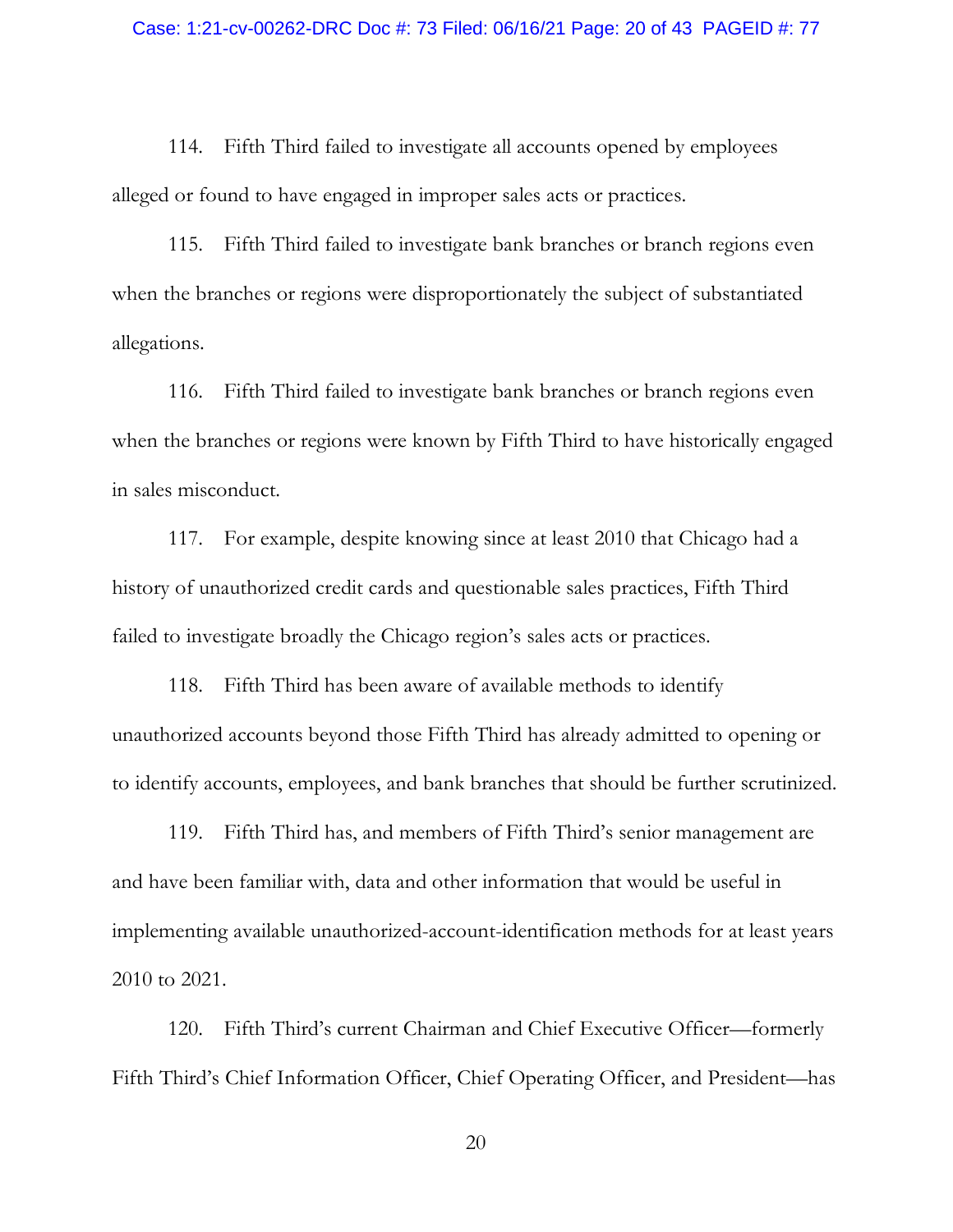#### Case: 1:21-cv-00262-DRC Doc #: 73 Filed: 06/16/21 Page: 21 of 43 PAGEID #: 78

at various times been responsible for reviewing or overseeing Fifth Third's retailbanking business, its data maintenance and use, and its sales and investigative practices.

121. Fifth Third has failed to use systematic or technological or other reasonable methods to identify unauthorized accounts beyond those it has admitted to opening or to identify accounts, employees, and bank branches that should be further scrutinized.

122. Fifth Third, through its senior management, chose not to attempt to identify unauthorized consumer-financial products beyond those Fifth Third has admitted to opening because greater identification might cause Fifth Third reputational and financial harm.

123. Unauthorized consumer-financial products or services have been likely to cause substantial injury to consumers, including the imposition of unjustified fees, the consumer's inability to meet other financial obligations, negative effects on consumer-reporting-agency information, and the expenditure of consumer time and effort investigating the facts, seeking closure of unwanted accounts, and monitoring and mitigating harm going forward.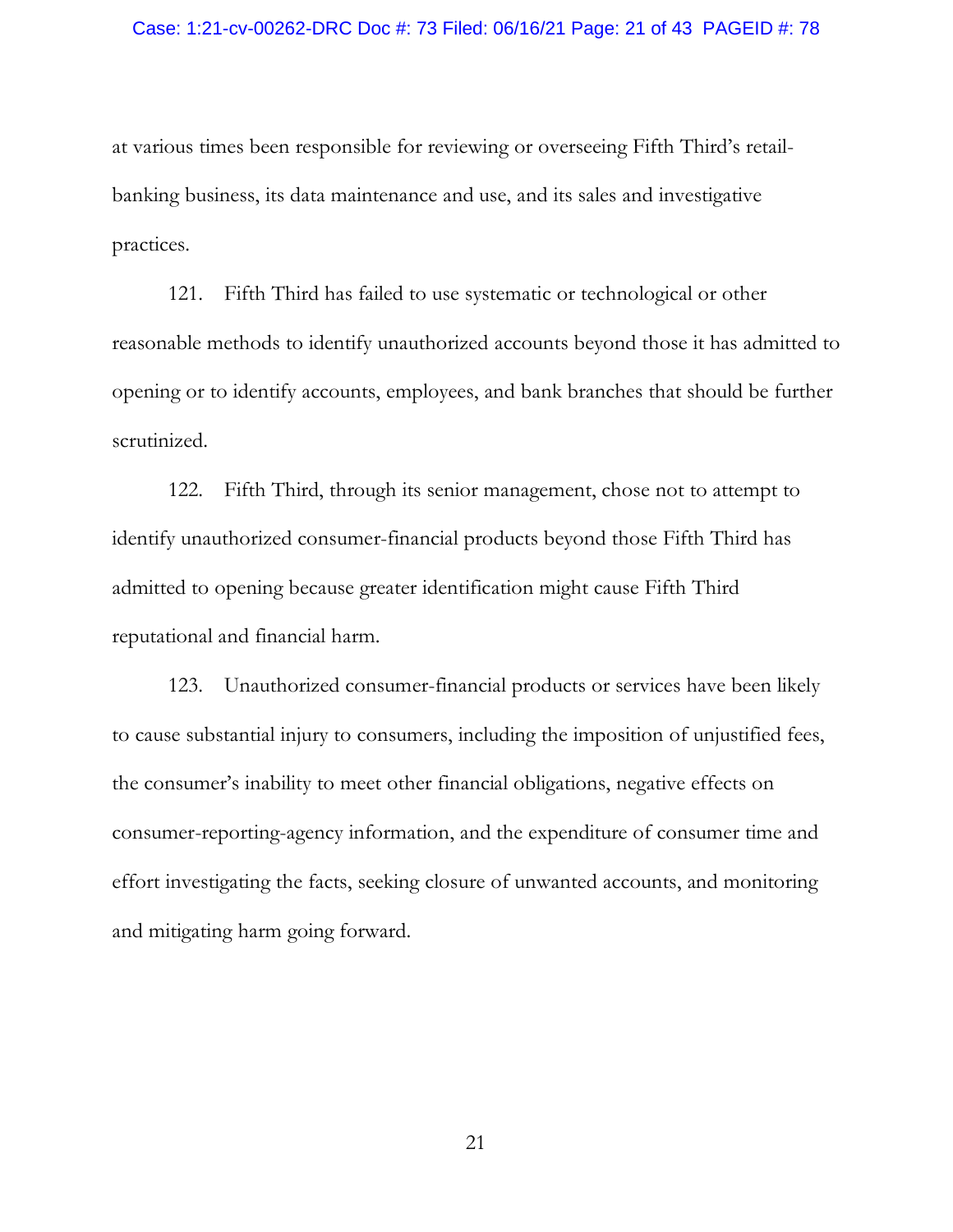### **Violations of Law**

124. Fifth Third's conduct, described above, violated and, where uncorrected, continues to violate the CFPA, FCRA, TILA, TISA, and the TILA and TISA implementing regulations.

### **The CFPA**

125. The CFPA prohibits "unfair" acts or practices. 12 U.S.C. § 5536(a)(1)(B). An act or practice is unfair if it causes or is likely to cause consumers substantial injury that is not reasonably avoidable and is not outweighed by countervailing benefits to consumers or to competition. 12 U.S.C.  $\frac{5531(c)}{1}$ .

126. The CFPA prohibits "abusive" acts or practices. 12 U.S.C.  $\S$  5536(a)(1)(B). An act or practice is abusive if it materially interferes with a consumer's ability to understand a term or condition of a consumer-financial product or service. 12 U.S.C. § 5531(d)(1).

127. Additionally, an act or practice is abusive if it takes unreasonable advantage of a consumer's (A) lack of understanding of the material risks, costs, or conditions of the product or service; (B) inability to protect the consumer's interests in selecting or using a consumer-financial product or service; or (C) reasonable reliance on an offeror to act in the interests of the consumer. 12 U.S.C.  $\$$  5531(d)(2).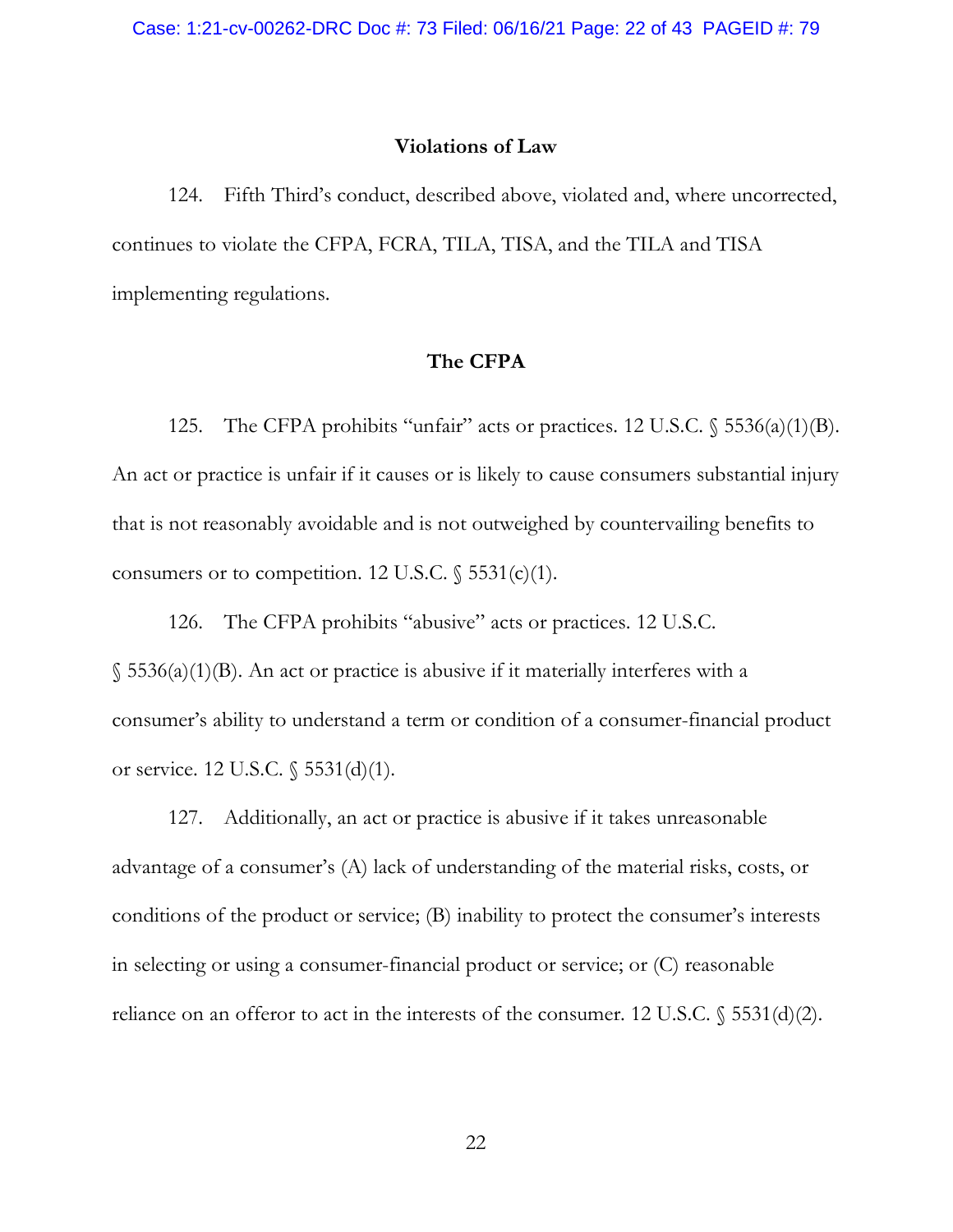## **Count I** Abusive Sales Practices (Abusiveness, in Violation of the CFPA)

128. The Bureau realleges and incorporates by reference paragraphs 1-123. 129. Fifth Third told consumers that the bank was acting in the consumers' best interests in conducting its product or service sales.

130. For example, Fifth Third trained its sales employees to tell consumers that "you can trust and have confidence that Fifth Third is acting in your best interest."

131. Fifth Third made public statements that support a reasonable belief that Fifth Third's sales practices are based on and are always in consumers' interests.

132. Fifth Third made public statements that support a reasonable belief that Fifth Third's employees are not incentivized to sell products that are not in consumers' best interests.

133. Fifth Third's sales practices have not been based on the consumers' best interests.

134. Fifth Third incentivized its employees to sell products that are in the bank's financial interests.

135. Fifth Third conducted assessments of individual consumers that it called a "financial needs assessment" but by which Fifth Third encouraged its employees to determine sales opportunities based on the number of products already cross-sold to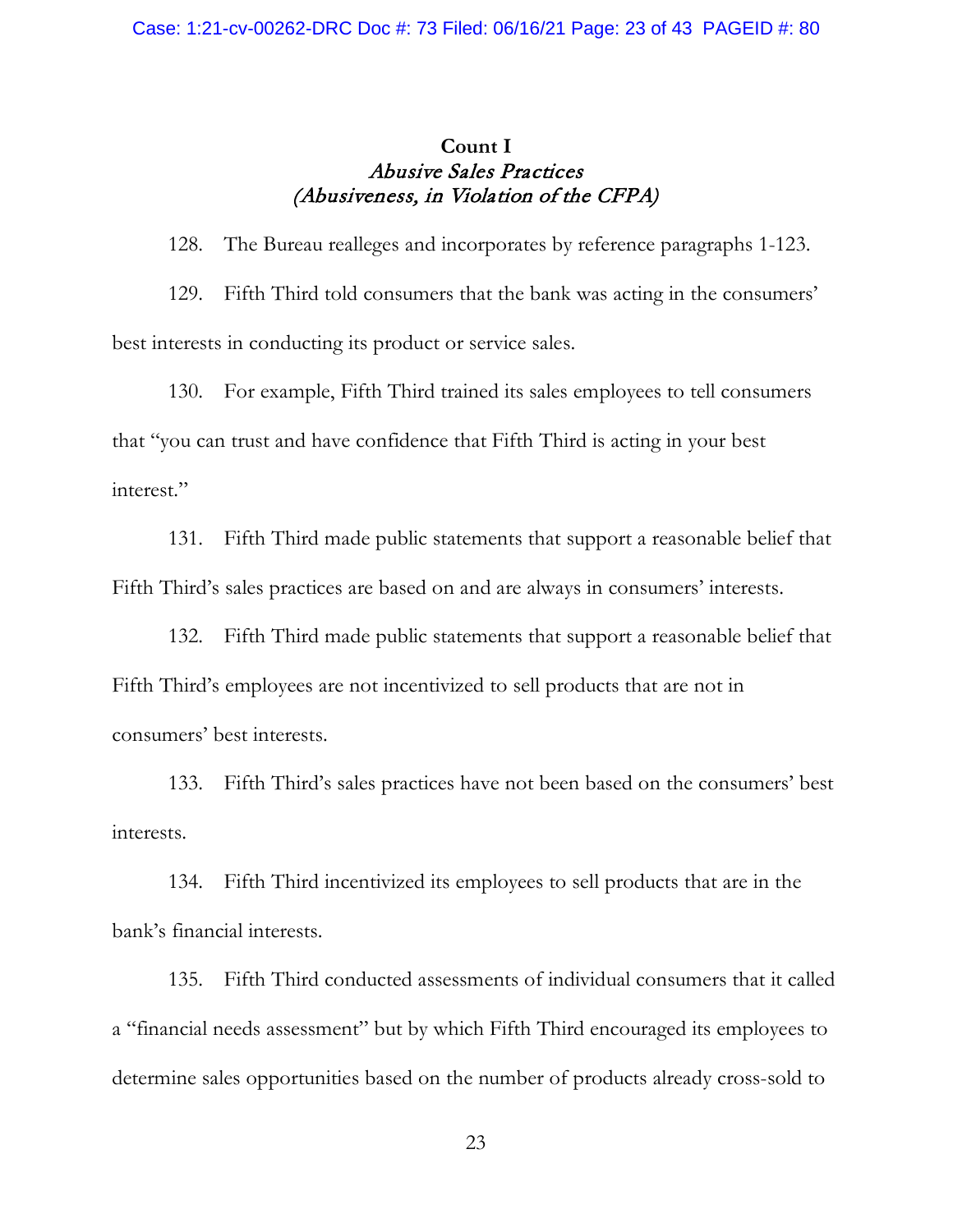### Case: 1:21-cv-00262-DRC Doc #: 73 Filed: 06/16/21 Page: 24 of 43 PAGEID #: 81

the consumer's household, their household's income-producing assets, and the bank's rating of further opportunity to cross-sell to the consumer as low, medium, or high. Fifth Third instructed its employees to use this process to "become the consumer's Trusted Advisor"

136. Until at least 2017, Fifth Third set a cross-selling goal of at least four products per customer and pressured salespeople to deliver that average regardless of consumers' best interests.

137. The goal of four products per customer was intended by Fifth Third to promote "customer loyalty" and increase Fifth Third's revenue.

138. Fifth Third earned more than \$10 million per year from cross-selling alone.

139. Fifth Third also set a point-total goal for its employees. The employees earned points for selling from an array of consumer-financial products and services.

140. The primary factor for Fifth Third's assignment of a point value to a product has been the revenue that product generates for Fifth Third.

141. Thousands of Fifth Third's branch employees could not meet their sales goals and were, therefore, subject to disciplinary action, including employment termination.

142. Fifth Third's sales practices lead its employees to apply for or open consumer-financial products under false pretenses or without consumer consent;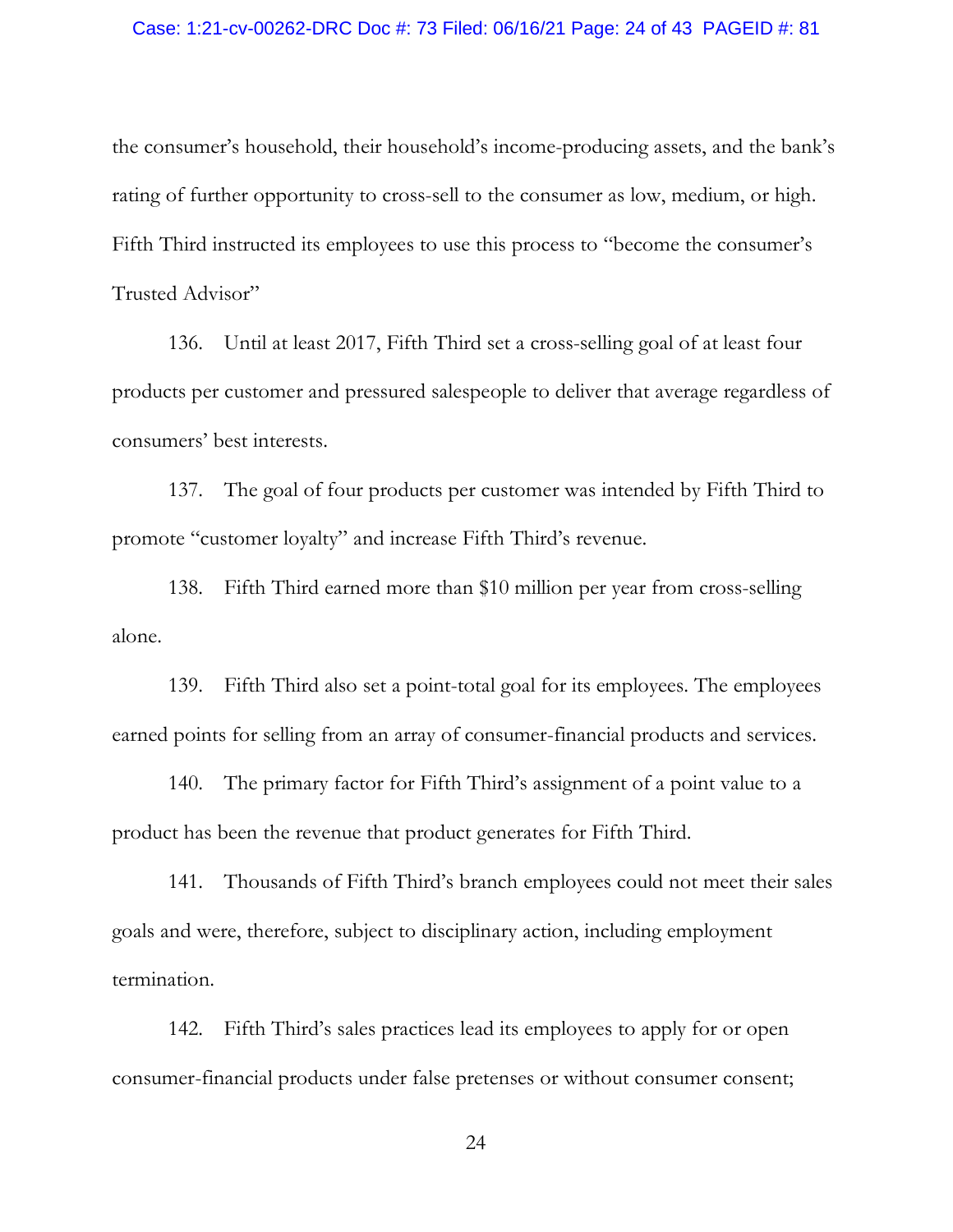change without consumer consent the types of accounts or services in which consumers were enrolled; make false representations relating to the terms and conditions of consumer-financial products or services offered by Fifth Third to induce consumers to accept, change, or enroll in products; use or obtain consumer reports from consumer reporting agencies without a permissible purpose; assign personal-identification numbers without authorization from consumers or falsify consumer-contact information, including by creating email addresses or using inaccurate email addresses, in order to facilitate unauthorized enrollment of consumers in products offered by Fifth Third; and engage in unauthorized transactions on behalf of consumers.

143. Fifth Third's sales practices take unreasonable advantage of the reasonable reliance by consumers on Fifth Third to act in the interests of the consumers, in violation of  $\mathcal{S} = 1031(d)(2)(C)$  and  $1036(a)(1)(B)$  of the CFPA. 12 U.S.C.  $\S$  5531(d)(2)(C), 5536(a)(1)(B).

144. Fifth Third's sales practices lead to product issuances and product changes without consumer knowledge and consent, and, thus, Fifth Third's sales practices take unreasonable advantage of consumers' lack of understanding of the material risks, costs, or conditions of products or services, and take unreasonable advantage of the inability of consumers to protect the interests of consumers in selecting or using consumer-financial products or services, in violation of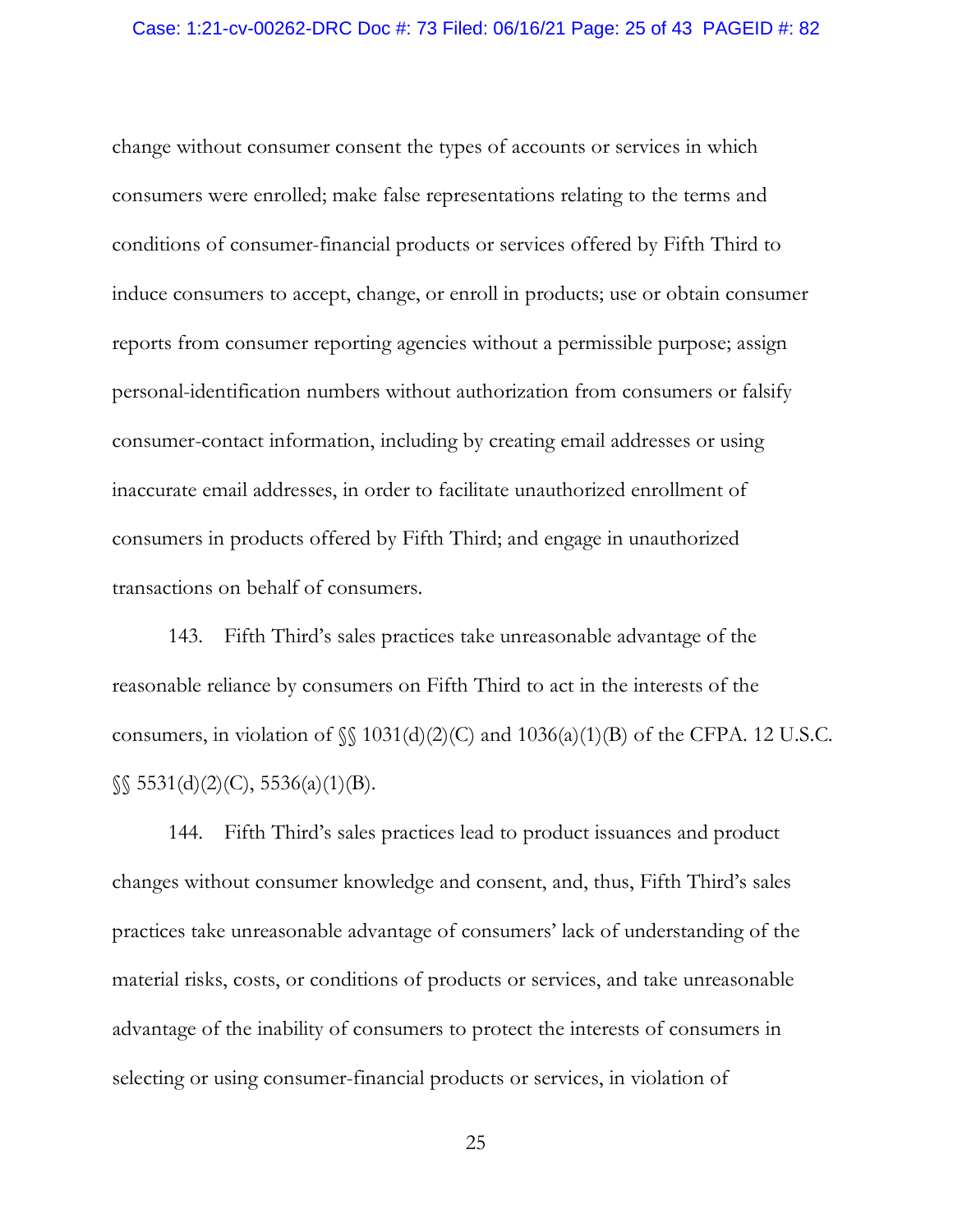$\S$ [031(d)(2)(A)-(B) and 1036(a)(1)(B) of the CFPA. 12 U.S.C.  $\S$ [5531(d)(2)(A)-(B),  $5536(a)(1)(B)$ .

# **Count II** Unauthorized Deposit Accounts (Unfairness and Abusiveness, in Violation of the CFPA)

145. The Bureau realleges and incorporates by reference paragraphs 1-123.

146. Fifth Third's acts or practices of opening deposit accounts without consumers' knowledge and consent are likely to cause substantial injury in the form of fees, penalties, negative effects on consumer-reporting-agency information, and expenditure of consumer time and effort.

147. Fifth Third's acts or practices of transferring funds between consumers' accounts without their knowledge and consent are likely to cause substantial injury in the form of fees, penalties, the inability to withdraw funds, the inability to meet other financial obligations, negative effects on consumer-reporting-agency information, and expenditure of consumer time and effort.

148. Fifth Third has charged many of these consumers unjustified fees.

149. Because these acts or practices occur without consumers' knowledge and consent, the injuries are not reasonably avoidable by consumers, and they are also not outweighed by countervailing benefits to consumers or to competition.

150. Therefore, Fifth Third engaged in unfair acts or practices that violate §§ 1031(c)(1) and 1036(a)(1)(B) of the CFPA. 12 U.S.C. §§ 5531(c)(1), 5536(a)(1)(B).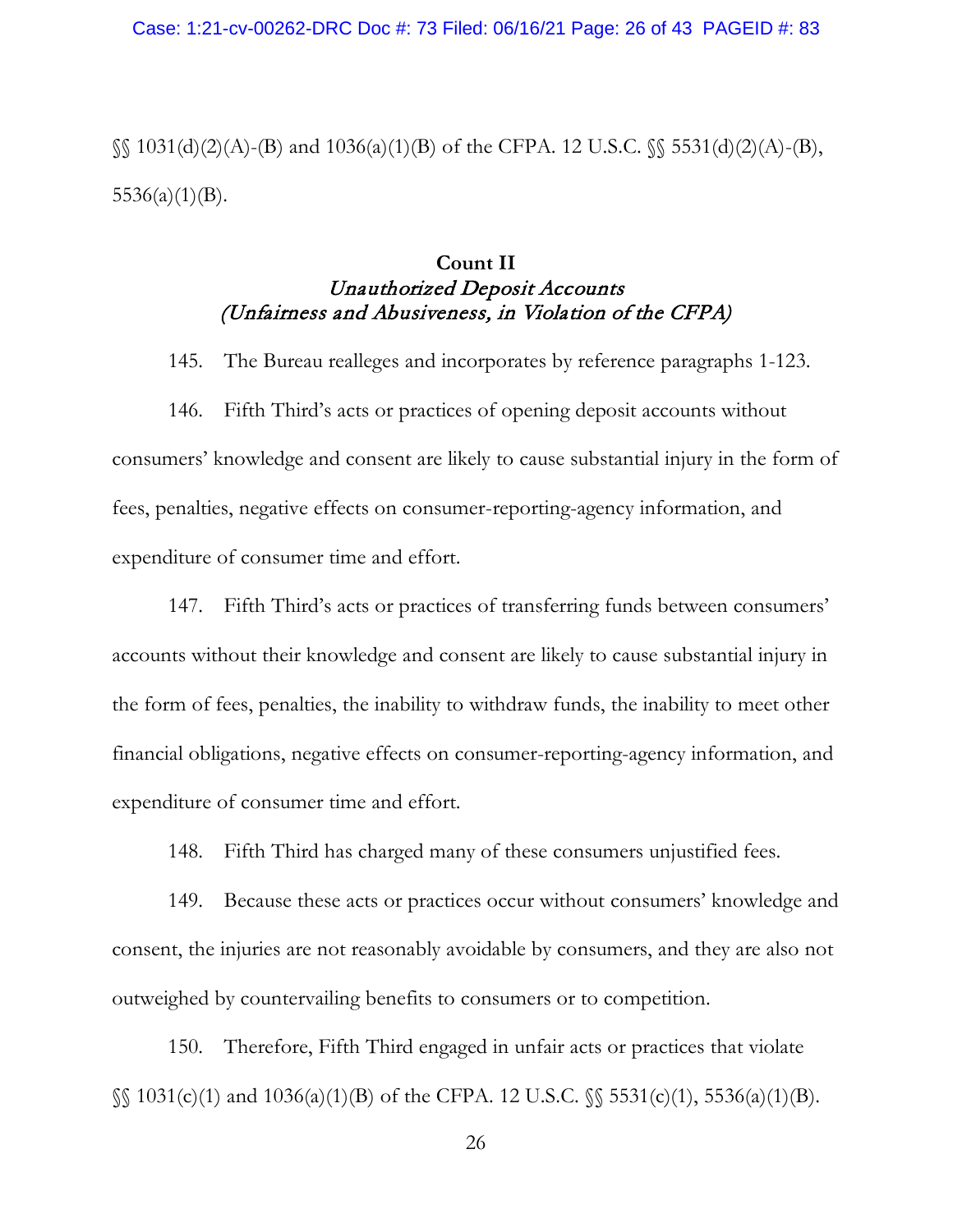151. Fifth Third's acts or practices of opening deposit accounts without consumers' knowledge and consent materially interfere with consumers' ability to understand the terms and conditions of the deposit accounts.

152. Fifth Third's acts or practices of opening deposit accounts without consumers' knowledge and consent take unreasonable advantage of the inability of consumers to protect their interests in selecting or using a consumer-financial product or service.

153. Fifth Third's acts or practices of transferring funds between consumers' accounts without their knowledge and consent take unreasonable advantage of the inability of consumers to protect their interests in using a consumer-financial product or service.

154. Therefore, Fifth Third engaged in abusive acts or practices that violate §§ 1031(d)(1), 1031(d)(2)(B), and 1036(a)(1)(B) of the CFPA. 12 U.S.C. §§ 5531(d)(1),  $5531(d)(2)(B)$ ,  $5536(a)(1)(B)$ .

# **Count III** Unauthorized Credit Cards (Unfairness and Abusiveness, in Violation of the CFPA)

155. The Bureau realleges and incorporates by reference paragraphs 1-123. 156. Fifth Third's acts or practices of applying for or issuing credit cards to consumers without their knowledge and consent are likely to cause substantial injury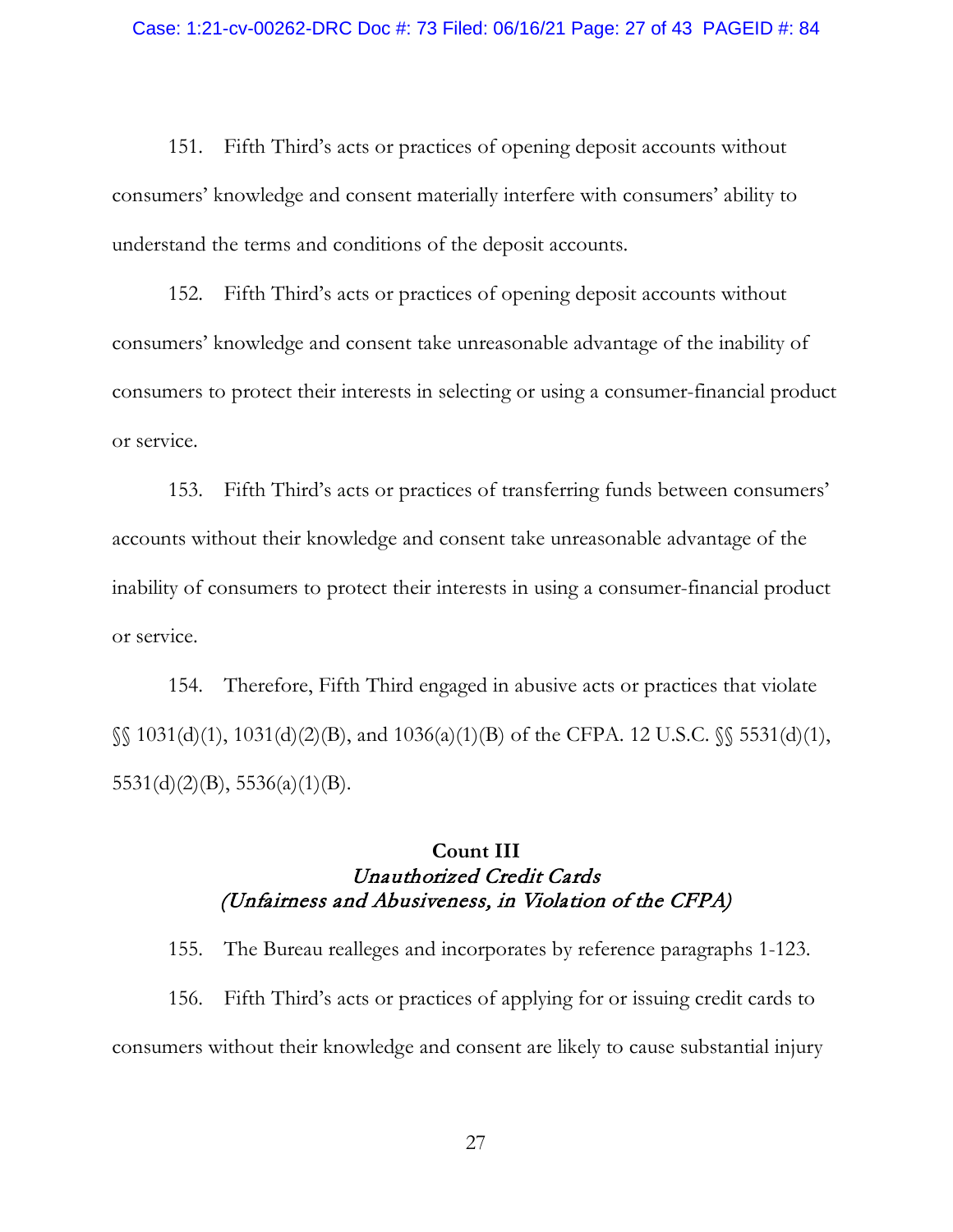#### Case: 1:21-cv-00262-DRC Doc #: 73 Filed: 06/16/21 Page: 28 of 43 PAGEID #: 85

in the form of fees, negative effects on consumer-reporting-agency information, and expenditure of consumer time and effort.

157. Consumers cannot reasonably avoid these injuries because the creditcard applications and issuances occur without their knowledge and consent.

158. The injuries to consumers are not outweighed by countervailing benefits to consumers or to competition.

159. Therefore, Fifth Third engaged in unfair acts or practices that violate §§ 1031(c)(1) and 1036(a)(1)(B) of the CFPA. 12 U.S.C. §§ 5531(c)(1), 5536(a)(1)(B).

160. Fifth Third's acts or practices of applying for or issuing credit cards to consumers without consumers' knowledge and consent materially interfere with consumers' ability to understand the terms and conditions of the credit cards.

161. Fifth Third's acts or practices of applying for or issuing credit cards to consumers without consumers' knowledge and consent take unreasonable advantage of the inability of consumers to protect their interests in selecting or using a consumer-financial product or service.

162. Therefore, Fifth Third engaged in abusive acts or practices that violate §§ 1031(d)(1), 1031(d)(2)(B), and 1036(a)(1)(B) of the CFPA. 12 U.S.C. §§ 5531(d)(1),  $5531(d)(2)(B)$ ,  $5536(a)(1)(B)$ .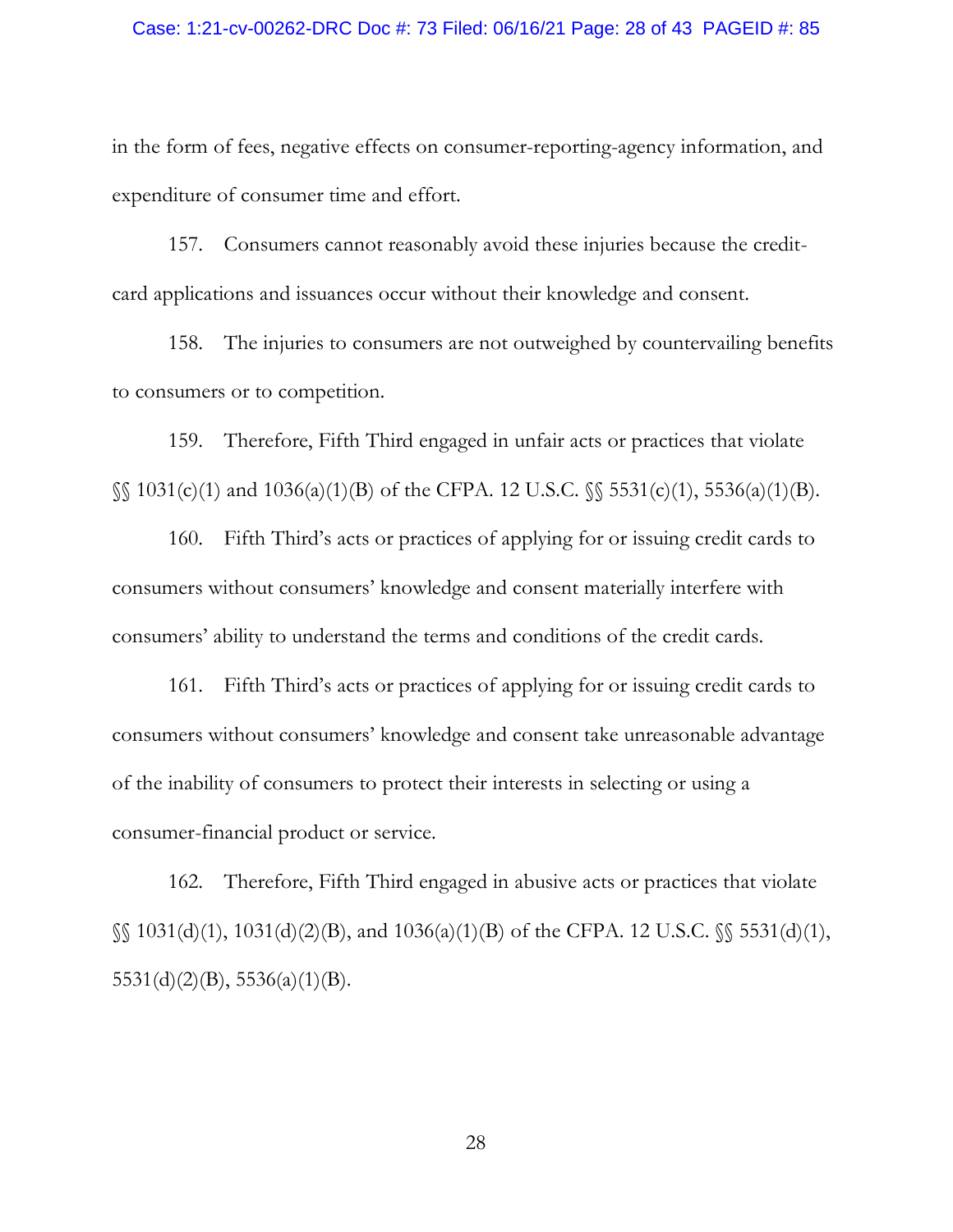# **Count IV** Unauthorized Enrollment in Online-Banking Services (Unfairness and Abusiveness, in Violation of the CFPA)

163. The Bureau realleges and incorporates by reference paragraphs 1-123.

164. Fifth Third's acts or practices of enrolling consumers in online-banking services without consumers' knowledge and consent are likely to cause substantial injury in the form of the increased risk of data theft, money theft, and improper personal-data use, and the expenditure of consumer time and effort determining the facts and attempting to monitor and mitigate the harm.

165. Because these enrollments occur without consumers' knowledge and consent, the injuries are not reasonably avoidable by consumers, and they are not outweighed by countervailing benefits to consumers or to competition.

166. Therefore, Fifth Third engaged in unfair acts or practices that violate §§ 1031(c)(1) and 1036(a)(1)(B) of the CFPA. 12 U.S.C. §§ 5531(c)(1), 5536(a)(1)(B).

167. Fifth Third's acts or practices of enrolling consumers in online-banking services without their knowledge and consent materially interfere with consumers' ability to understand the terms and conditions of online banking.

168. Fifth Third's acts or practices of enrolling consumers in online-banking services without their knowledge and consent take unreasonable advantage of the inability of consumers to protect their interests in selecting or using a consumerfinancial product or service.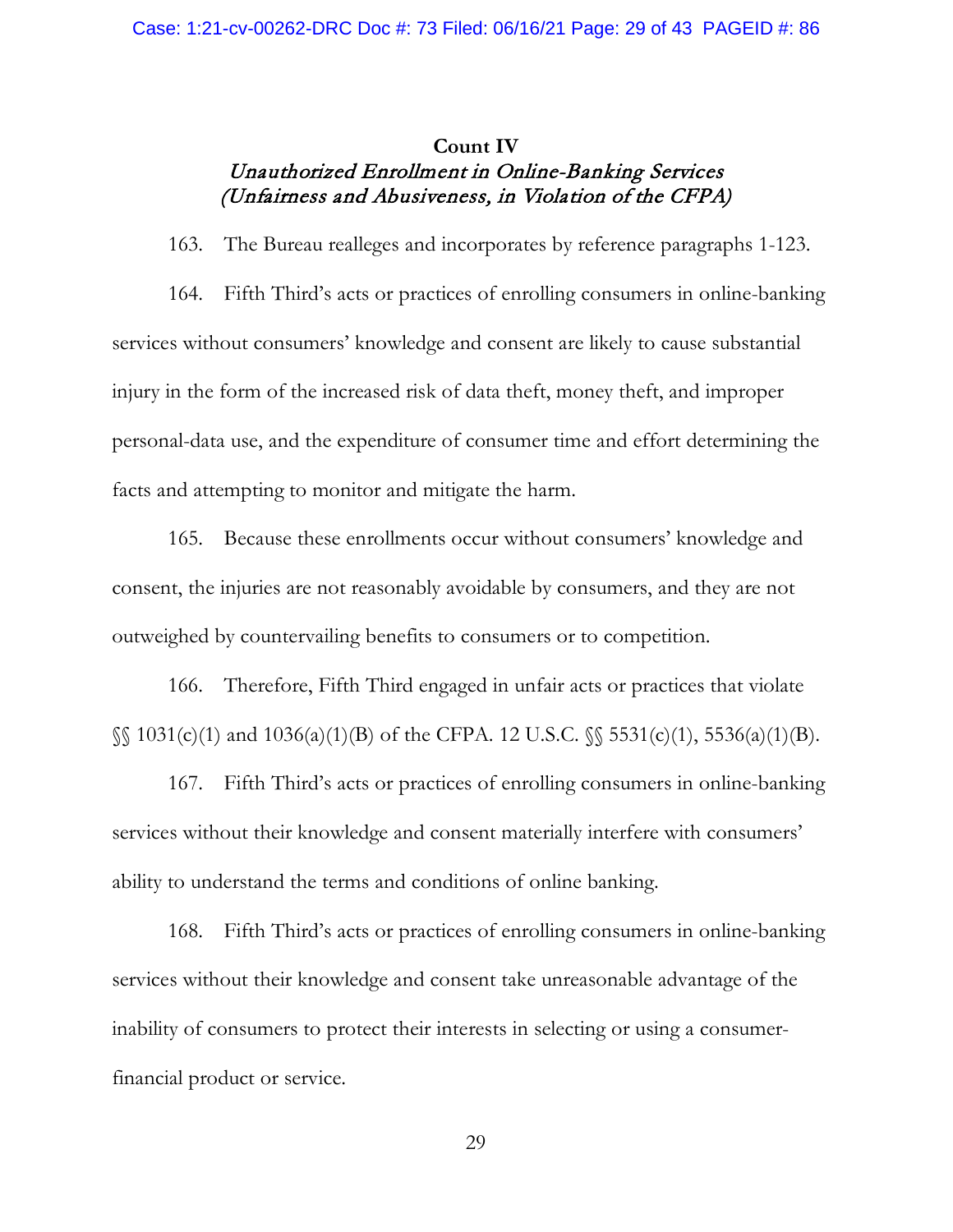169. Therefore, Fifth Third engaged in abusive acts or practices that violate  $\S$ [031(d)(1), 1031(d)(2)(B), and 1036(a)(1)(B) of the CFPA. 12 U.S.C.  $\S$ [05531(d)(1),  $5531(d)(2)(B)$ ,  $5536(a)(1)(B)$ .

# **Count V** Unauthorized Opening of Early Access (Unfairness and Abusiveness, in Violation of the CFPA)

170. The Bureau realleges and incorporates by reference paragraphs 1-123.

171. Fifth Third's acts or practices of opening Early Access lines of credit on consumers' deposit accounts without their knowledge and consent are likely to cause substantial injury in the form of negative effects on consumers' credit profiles and expenditure of consumer time and effort.

172. Because these acts or practices occurred without consumers' knowledge, the injuries were not reasonably avoidable by consumers, and they were also not outweighed by countervailing benefits to consumers or to competition.

173. Therefore, Fifth Third engaged in unfair acts or practices that violate §§ 1031(c)(1) and 1036(a)(1)(B) of the CFPA. 12 U.S.C. §§ 5531(c)(1), 5536(a)(1)(B).

174. Fifth Third's acts or practices of opening Early Access lines of credit on consumers' deposit accounts without their knowledge and consent materially interfere with consumers' ability to understand Early Access's terms and conditions.

175. Fifth Third's acts or practices of opening Early Access lines of credit on consumers' deposit accounts without their knowledge and consent take unreasonable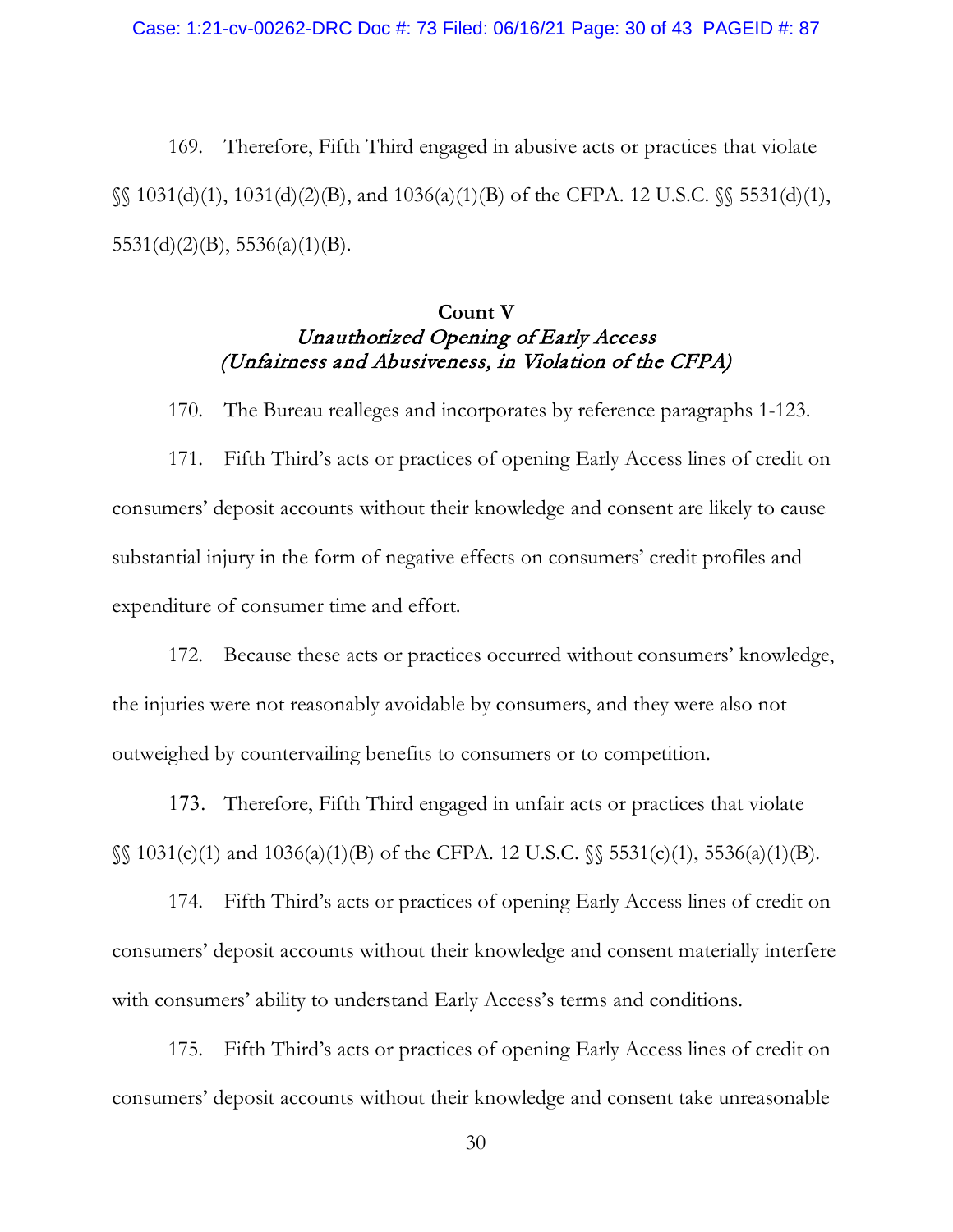### Case: 1:21-cv-00262-DRC Doc #: 73 Filed: 06/16/21 Page: 31 of 43 PAGEID #: 88

advantage of consumers' inability to protect their interests in selecting or using a consumer-financial product or service.

176. Therefore, Fifth Third engaged in abusive acts or practices that violate §§ 1031(d)(1), 1031(d)(2)(B), and 1036(a)(1)(B) of the CFPA. 12 U.S.C. §§ 5531(d)(1),  $5531(d)(2)(B)$ ,  $5536(a)(1)(B)$ .

### **Count VI**

# Unauthorized Enrollment in Overdraft Protection (Unfairness and Abusiveness, in Violation of the CFPA)

177. The Bureau realleges and incorporates by reference paragraphs 1-123.

178. Fifth Third enrolled consumers in overdraft protection, including linkedaccount protection and line-of-credit protection, without the consumers' knowledge and consent. In some instances, the line-of-credit overdraft protection was in the form of a credit card that the consumer also did not know of and authorize.

179. Fifth Third's acts or practices of enrolling consumers in overdraft protection without consumers' knowledge and consent are likely to cause substantial injury in the form of fees, expenditure of consumer time and effort, and negative effects on consumer-reporting-agency information.

180. Because these acts or practices occurred without consumers' knowledge, the injuries were not reasonably avoidable by consumers, and they were also not outweighed by countervailing benefits to consumers or to competition.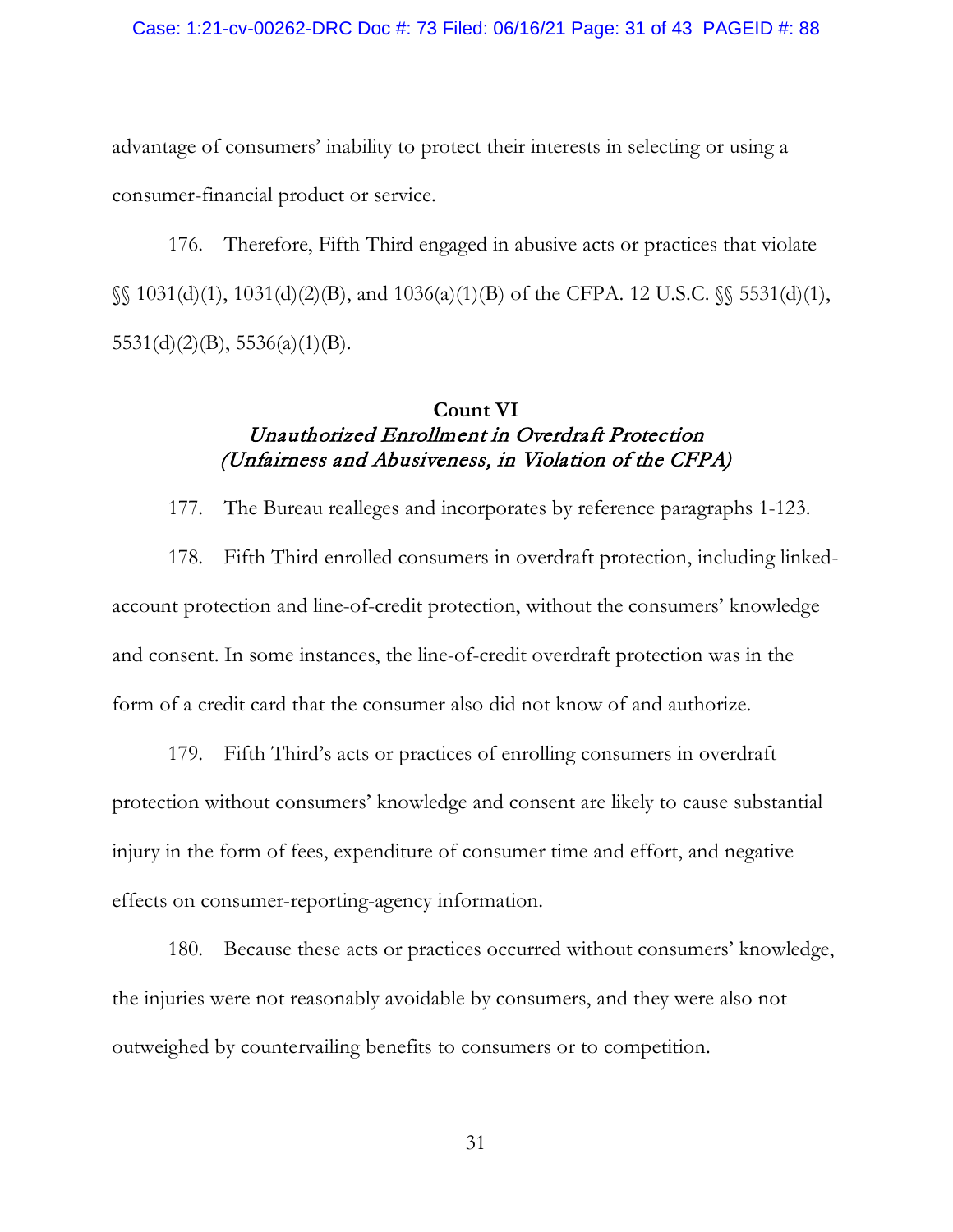### Case: 1:21-cv-00262-DRC Doc #: 73 Filed: 06/16/21 Page: 32 of 43 PAGEID #: 89

181. Therefore, Fifth Third engaged in unfair acts or practices that violate §§ 1031(c)(1) and 1036(a)(1)(B) of the CFPA. 12 U.S.C. §§ 5531(c)(1), 5536(a)(1)(B).

182. Fifth Third's acts or practices of enrolling consumers in overdraft protection without their knowledge and consent materially interfere with consumers' ability to understand the terms and conditions of overdraft protection and, where applicable, the accompanying credit card.

183. Fifth Third's acts or practices of enrolling consumers in overdraft protection without their knowledge and consent take unreasonable advantage of the inability of consumers to protect their interests in selecting or using a consumerfinancial product or service.

184. Therefore, Fifth Third engaged in abusive acts or practices that violate §§ 1031(d)(1), 1031(d)(2)(B), and 1036(a)(1)(B) of the CFPA. 12 U.S.C. §§ 5531(d)(1), 5531(d)(2)(B), 5536(a)(1)(B).

### **Count VII**

# Unauthorized Enrollment in Other Consumer-Financial Products (Unfairness and Abusiveness, in Violation of the CFPA)

185. The Bureau realleges and incorporates by reference paragraphs 1-123.

186. Fifth Third, without consumer knowledge and consent, enrolled consumers in other consumer-financial products, including Express Banking, Identity Alert, and Access 360 prepaid debit cards.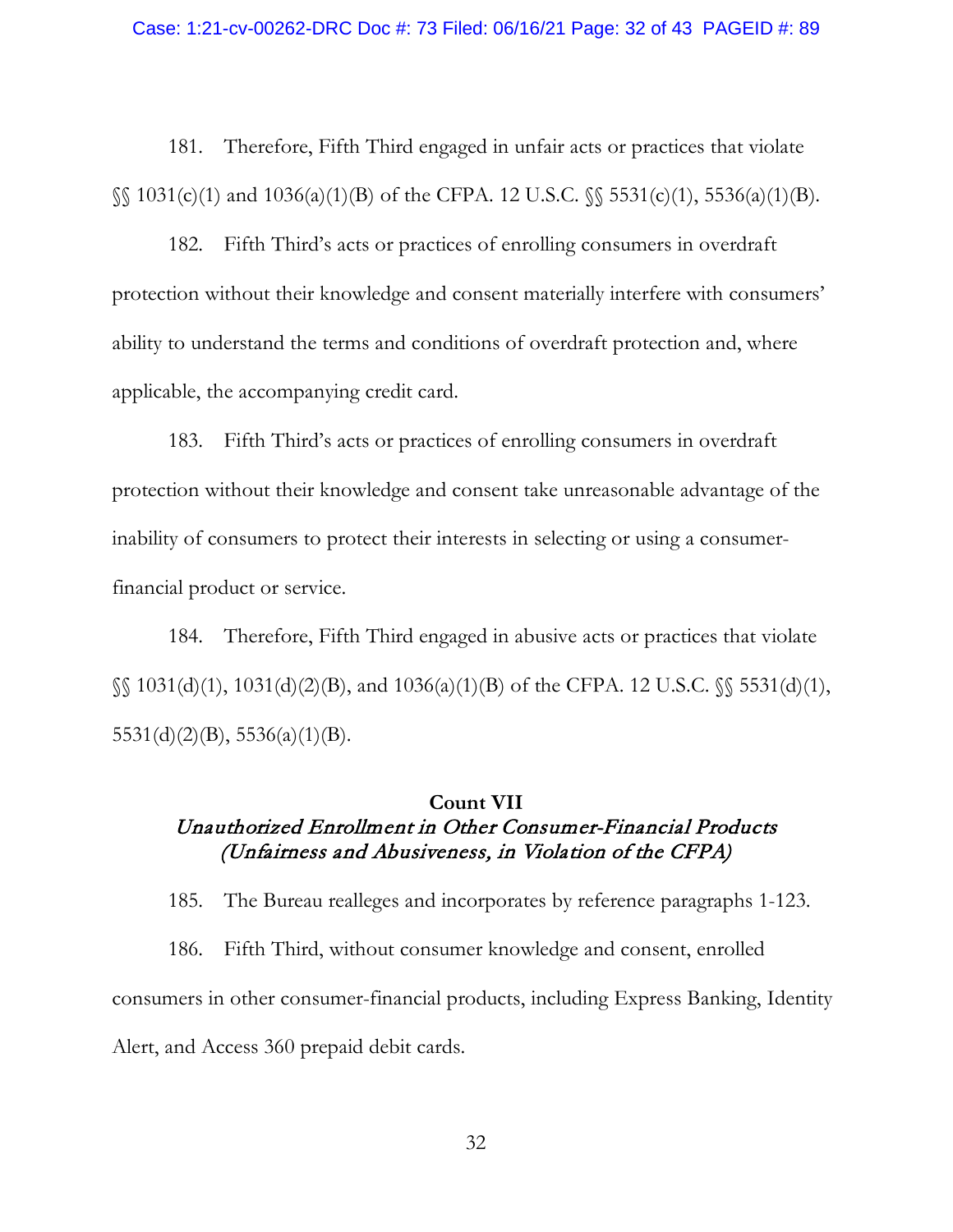187. Fifth Third's acts or practices of enrolling consumers in consumerfinancial products, including Express Banking, Identity Alert, and Access 360 prepaid debit cards, without consumers' knowledge and consent are likely to cause substantial injury in the form of expenditure of consumer time and effort.

188. Because these acts or practices occurred without consumers' knowledge, the injuries were not reasonably avoidable by consumers, and they were also not outweighed by countervailing benefits to consumers or to competition.

189. Therefore, Fifth Third engaged in unfair acts or practices that violate §§ 1031(c)(1) and 1036(a)(1)(B) of the CFPA. 12 U.S.C. §§ 5531(c)(1), 5536(a)(1)(B).

190. Fifth Third's acts or practices of enrolling consumers in consumerfinancial products, including Express Banking, Identity Alert, and Access 360 prepaid debit cards, without their knowledge and consent materially interfere with consumers' ability to understand the terms and conditions of those products.

191. Fifth Third's acts or practices of enrolling consumers in consumerfinancial products, including Express Banking, Identity Alert, and Access 360 prepaid debit cards, without their knowledge and consent take unreasonable advantage of the inability of consumers to protect their interests in selecting or using a consumerfinancial product or service.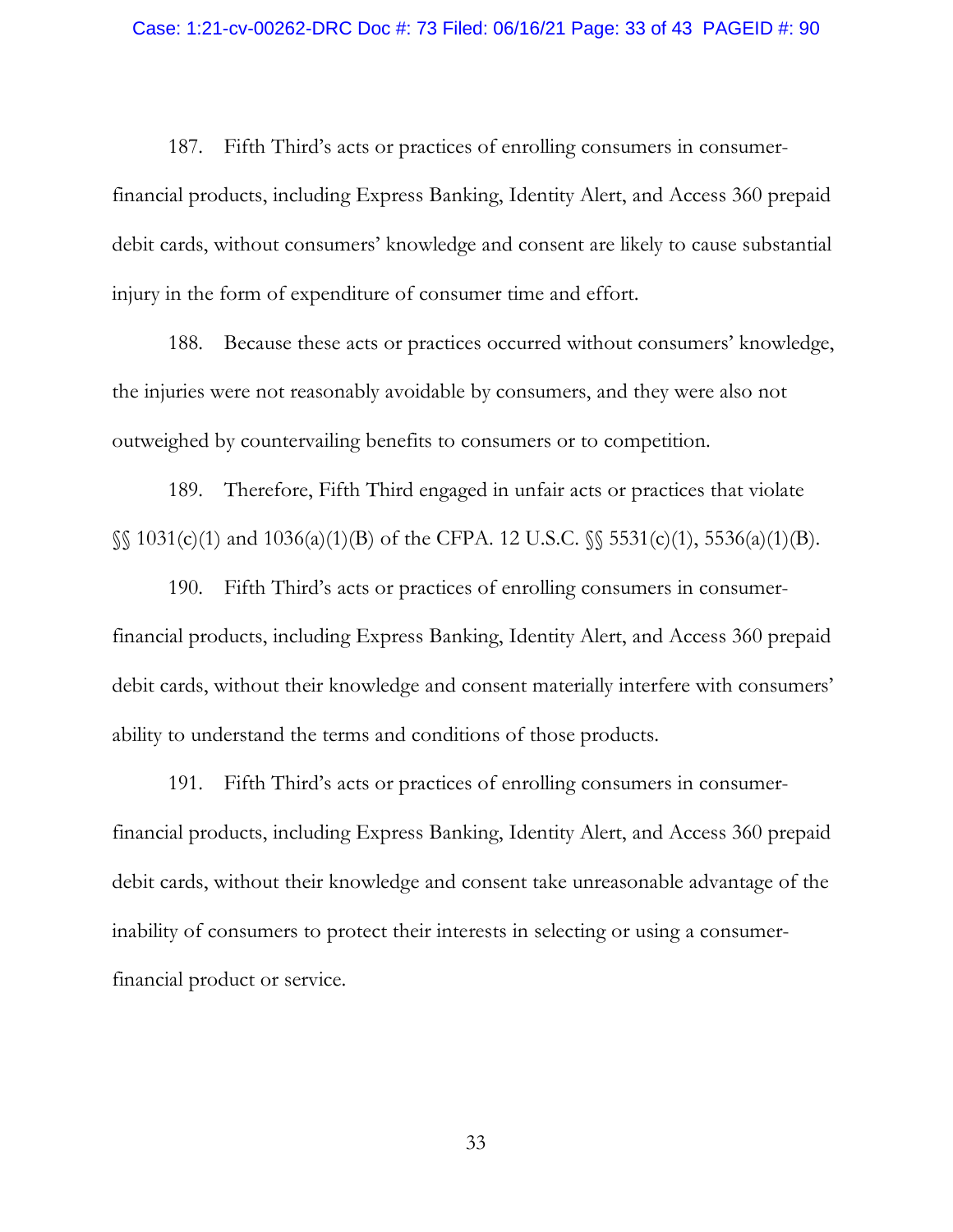192. Therefore, Fifth Third engaged in abusive acts or practices that violate  $\S$ [031(d)(1), 1031(d)(2)(B), and 1036(a)(1)(B) of the CFPA. 12 U.S.C.  $\S$ [05531(d)(1),  $5531(d)(2)(B)$ ,  $5536(a)(1)(B)$ .

# **Count VIII** Unauthorized Credit-Card Issuance (Violations of TILA and Regulation Z)

193. The Bureau realleges and incorporates by reference paragraphs 1-123.

194. Under TILA, "no credit card shall be issued except in response to a request or application therefor." 15 U.S.C. § 1642. Regulation Z requires that "regardless of the purpose for which a credit card is to be used, including business, commercial, or agricultural use, no credit card shall be issued to any person except in response to an oral or written request or application for the card; or as a renewal of, or substitute for, an accepted credit card." 12 C.F.R. § 1026.12(a).

195. Fifth Third issued credit cards to consumers without their knowledge or consent and not in response to an oral or written request or application for the card.

196. Therefore, Fifth Third violated TILA and Regulation Z, 15 U.S.C. § 1642; 12 C.F.R. § 1026.12(a).

# **Count IX** Unauthorized Deposit Accounts (Violations of TISA and Regulation DD)

197. The Bureau realleges and incorporates by reference paragraphs 1-123.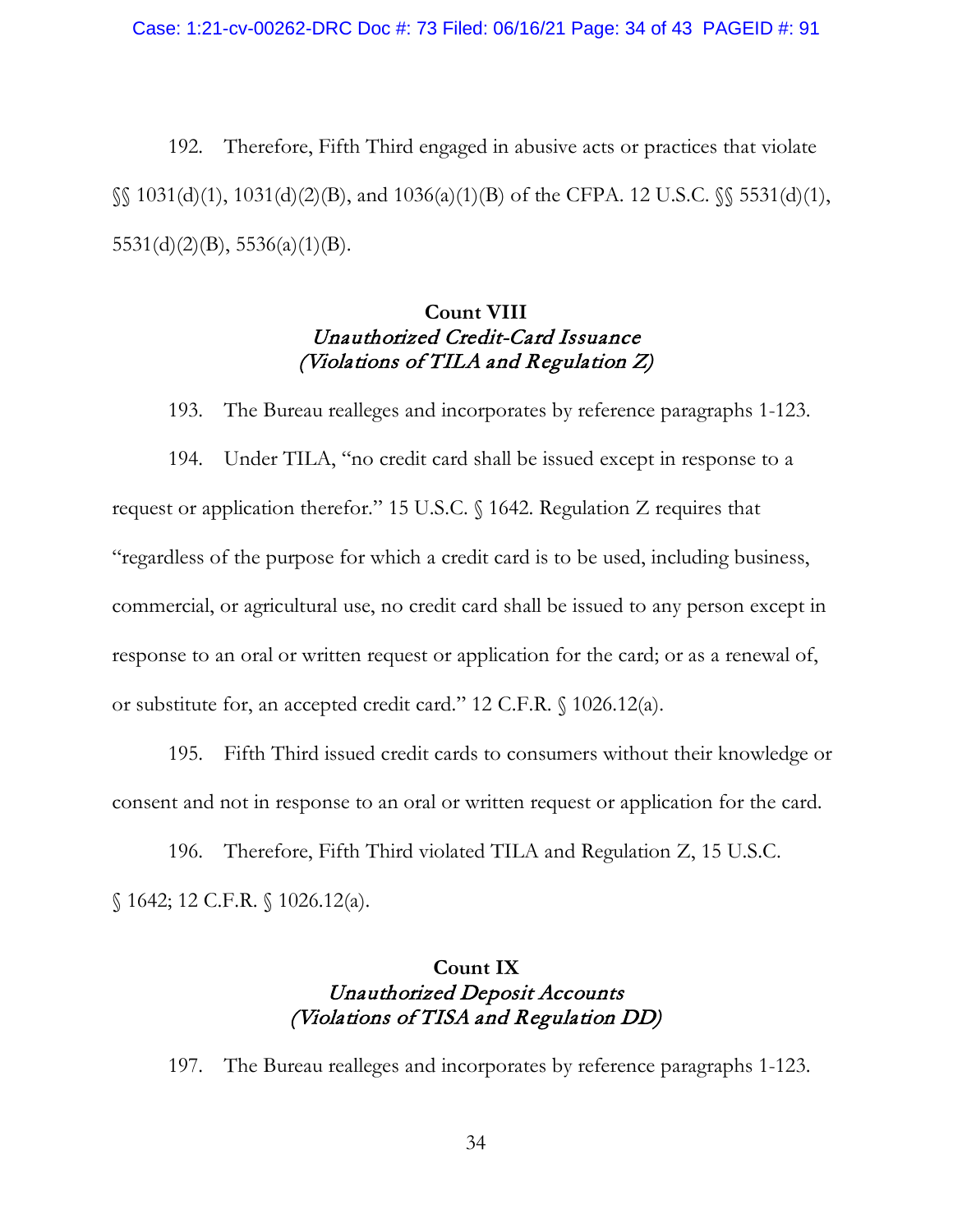198. TISA's purpose is "to require the clear and uniform disclosure of— (1) the rates of interest which are payable on deposit accounts by depository institutions; and (2) the fees that are assessable against deposit accounts, so that consumers can make a meaningful comparison between the competing claims of depository institutions with regard to deposit accounts." 12 U.S.C. § 4301(b). TISA further authorizes the Bureau to issue implementing regulations, including regulations to carry out these purposes. E.g., 12 U.S.C.  $\{\frac{4308(a)}{a}\}$ .

199. TISA's implementing regulation, 12 C.F.R. § 1030.4 (Regulation DD), requires the disclosure of the annual percentage yield and interest rate, compounding and crediting information, balance information, fees, and more. 12 C.F.R. § 1030.4(b). Those disclosures must be made before account opening. 12 C.F.R. § 1030.4(a)(1)(i).

200. By opening deposit-accounts without consumer authorization and, in the process, failing to make the required disclosures to the affected consumers, Fifth Third violated TISA and Regulation DD, 12 U.S.C. § 4301(b); 12 C.F.R. § 1030.4.

# **Count X** Unauthorized Consumer Reports (Violations of FCRA)

201. The Bureau realleges and incorporates by reference paragraphs 1-123. 202. Section 604(f) of FCRA mandates that consumer reports be used or obtained only for permissible purposes enumerated in the statute. 15 U.S.C.  $$1681b(f).$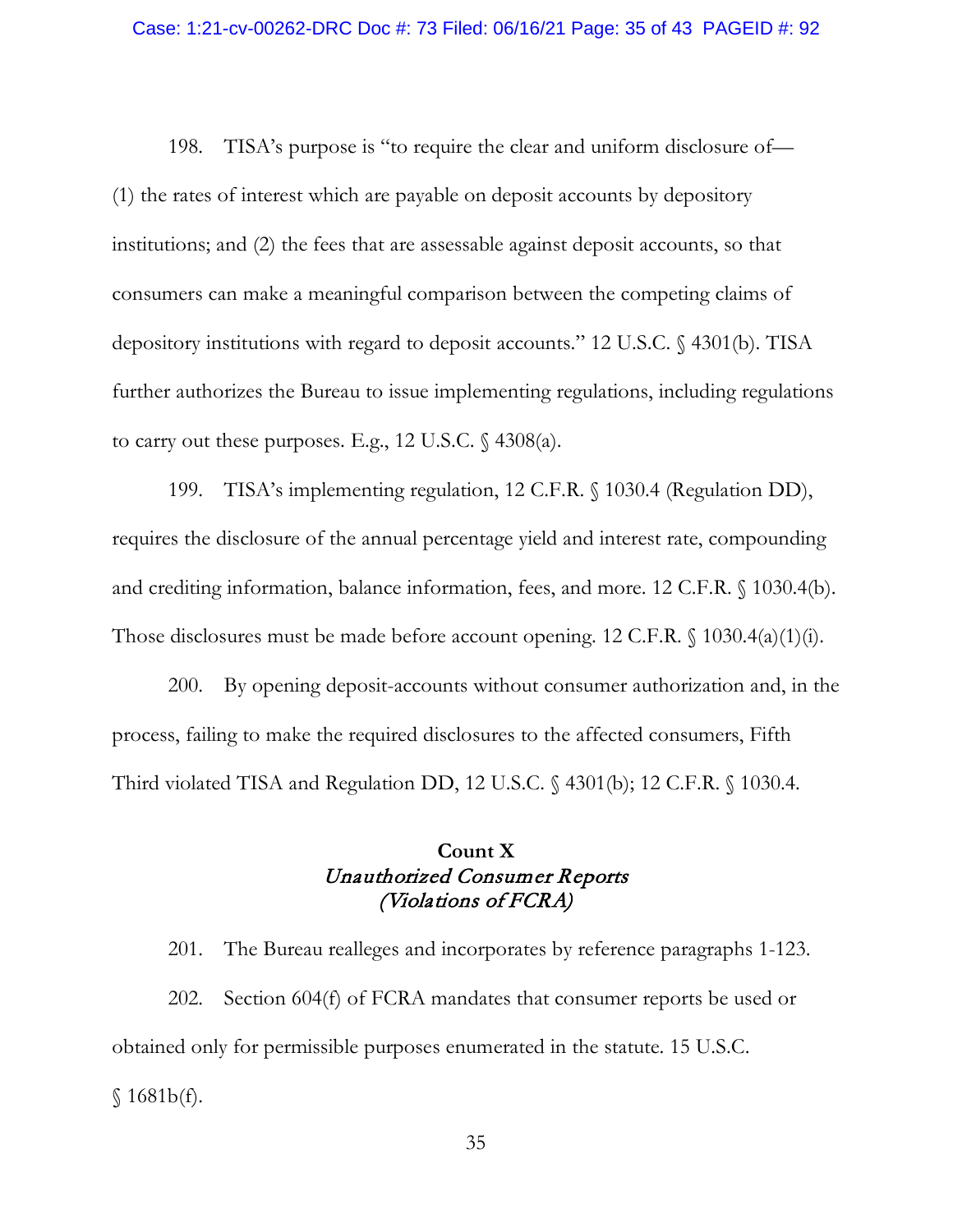203. Under FCRA, a "person shall not use or obtain a consumer report for any purpose unless—(1) the consumer report is obtained for a purpose for which the consumer report is authorized to be furnished" and one other condition is met. 15 U.S.C. § 1681b(f).

204. The authorized purposes specified in FCRA include consumer reports furnished "in connection with a credit transaction involving the consumer on whom the information is to be furnished and involving the extension of credit to, or review or collection of an account of, the consumer." 15 U.S.C. § 1681b(a)(3)(A).

205. It was Fifth Third's practice to obtain consumer reports in the course of considering consumers for new credit cards and other credit products.

206. Fifth Third used or obtained consumer reports to consider consumers for new credit products even when the consumers had not applied for or did not want the products and where Fifth Third had no permissible purpose for the consumer reports.

207. Fifth Third used or obtained consumer reports without a permissible purpose in connection with unauthorized applications for credit cards, overdraft protection linked to a credit card, other consumer-credit products, and Fifth Third's attempts to sell consumer-credit products.

208. By using or obtaining consumer reports without a permissible purpose, Fifth Third violated § 604(f) of FCRA, 15 U.S.C. § 1681b(f).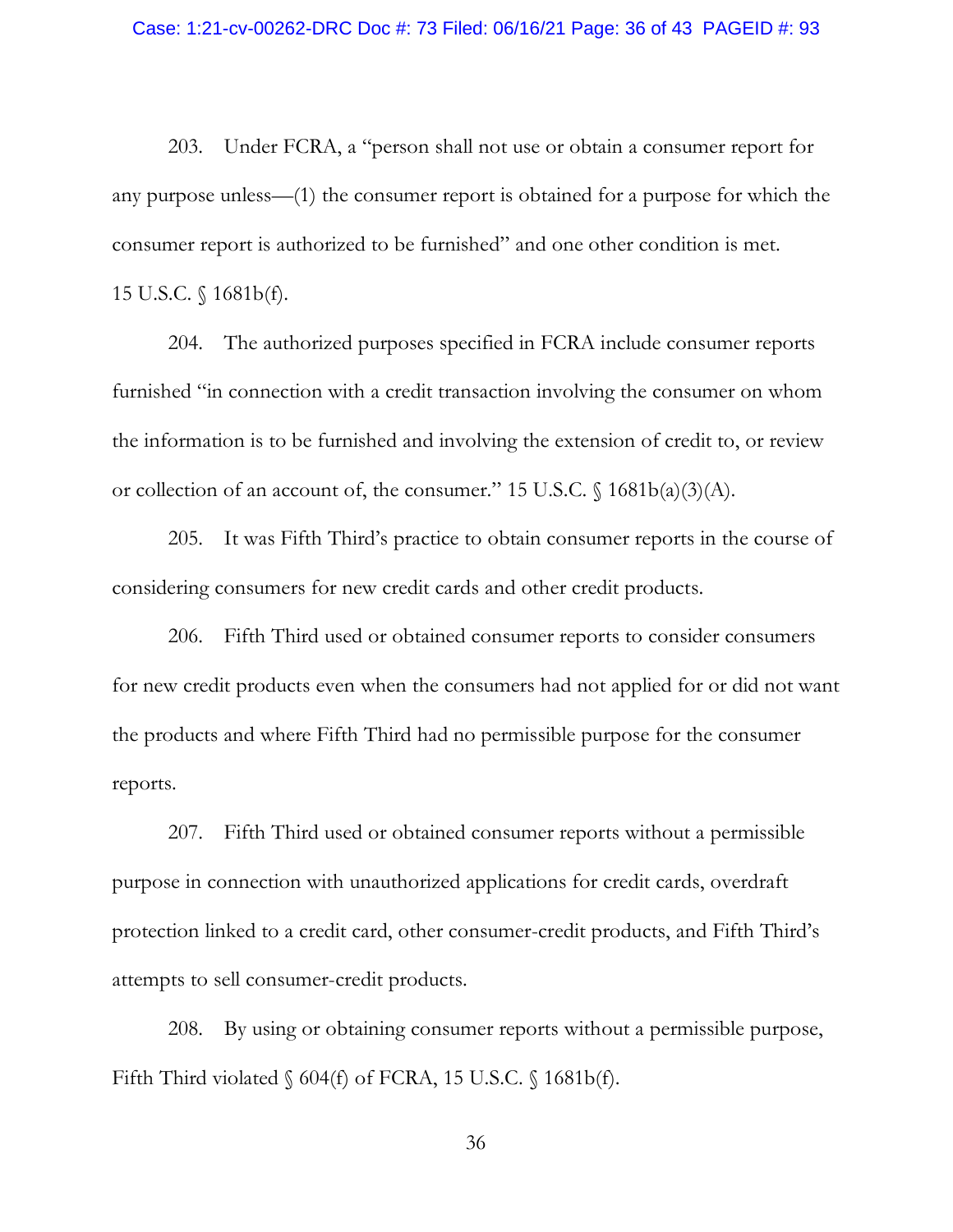# **Count XI** Unfair Sales Practices (Unfairness, in Violation of the CFPA)

209. The Bureau realleges and incorporates by reference paragraphs 1-123.

210. Even after learning by 2008 of unauthorized Fifth Third consumerfinancial products and services and applications therefor, Fifth Third failed to change its sales practices to avoid consumer harm. Instead, Fifth Third continued to foster sales practices that were likely to cause unauthorized products and services and applications therefor.

211. Fifth Third imposed sales goals on all levels of branch employees; set goals that thousands of its employees could not achieve; threatened employees with termination or other disciplinary action if they failed to meet their goals; established a system under which managers pressured subordinate employees to sell; failed to take steps to determine and address a root cause of unauthorized accounts, applications, and obtention of credit reports, which was consistently said by employees to be intense sales-pressure; and failed to close known loopholes in its collection of proof of consumer authorization.

212. Fifth Third's sales practices were likely to cause substantial injury to consumers, including negative effects on their consumer-reporting-agency information, the expenditure of consumer time and effort, the imposition of unjustified fees, the theft of funds or private information, and the inability to meet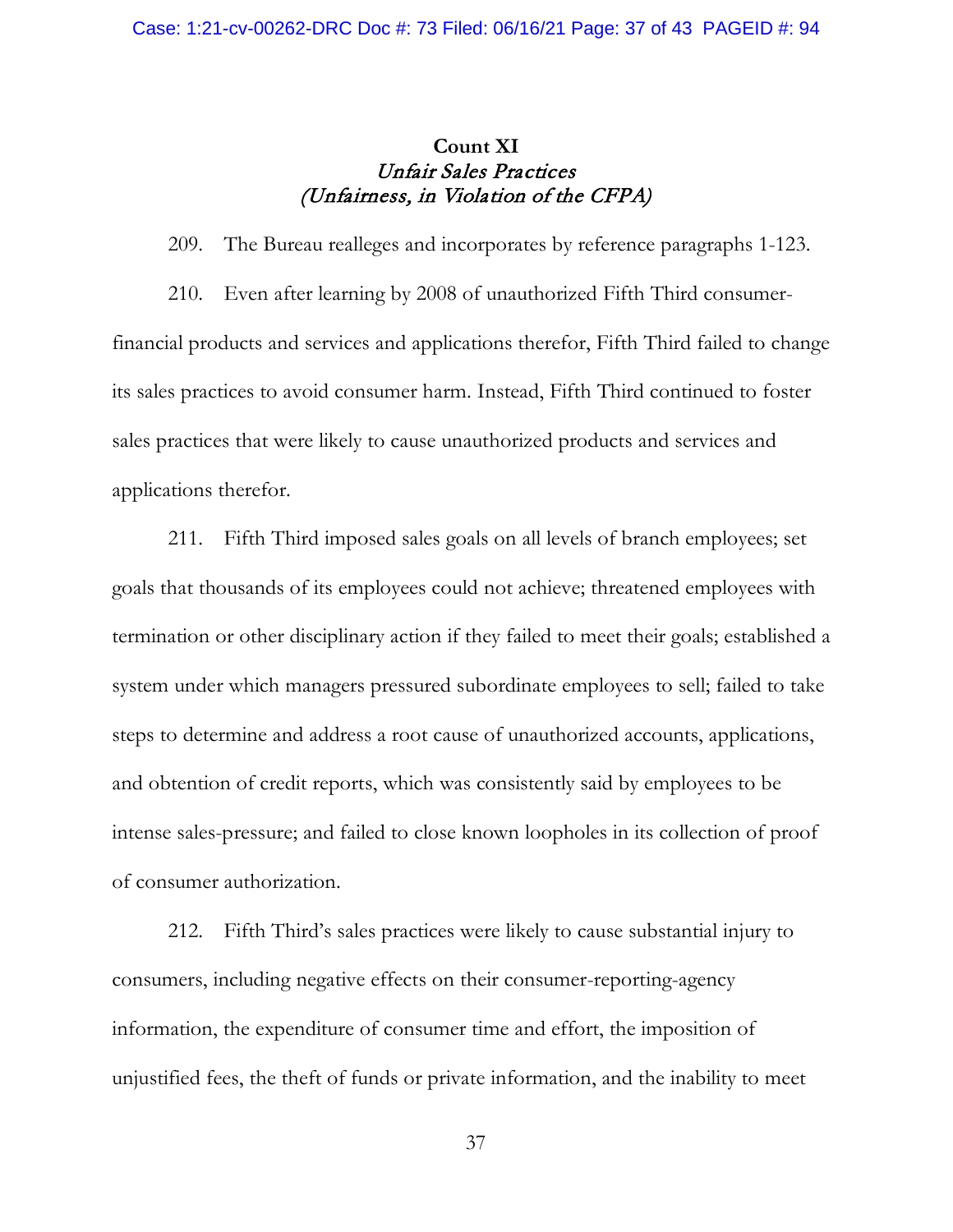### Case: 1:21-cv-00262-DRC Doc #: 73 Filed: 06/16/21 Page: 38 of 43 PAGEID #: 95

financial obligations. This substantial injury to consumers is a predictable consequence of Fifth Third's sales practices.

213. Because any unauthorized applications, products, or services and Fifth Third's conduct occur without consumers' knowledge, the substantial injury to consumers is not reasonably avoidable by consumers.

214. Further, the substantial injury to consumers is not outweighed by countervailing benefits to consumers or to competition.

215. Therefore, Fifth Third engaged in unfair practices that violate  $\mathcal{S}$  1031(c) and  $1036(a)(1)(B)$  of the CFPA. 12 U.S.C.  $\%$  5531(c), 5536(a)(1)(B).

# **Count XII** Failure to Identify and Remediate Affected Consumers (Abusiveness, in Violation of the CFPA)

216. The Bureau realleges and incorporates by reference paragraphs 1-123.

217. Fifth Third is aware of reasonable methods available to it to identify additional consumers that it subjected to unauthorized financial products or services or applications therefor.

218. Fifth Third declined, and still declines, to make reasonable efforts to identify additional consumers that it subjected to unauthorized financial products or services or applications therefor.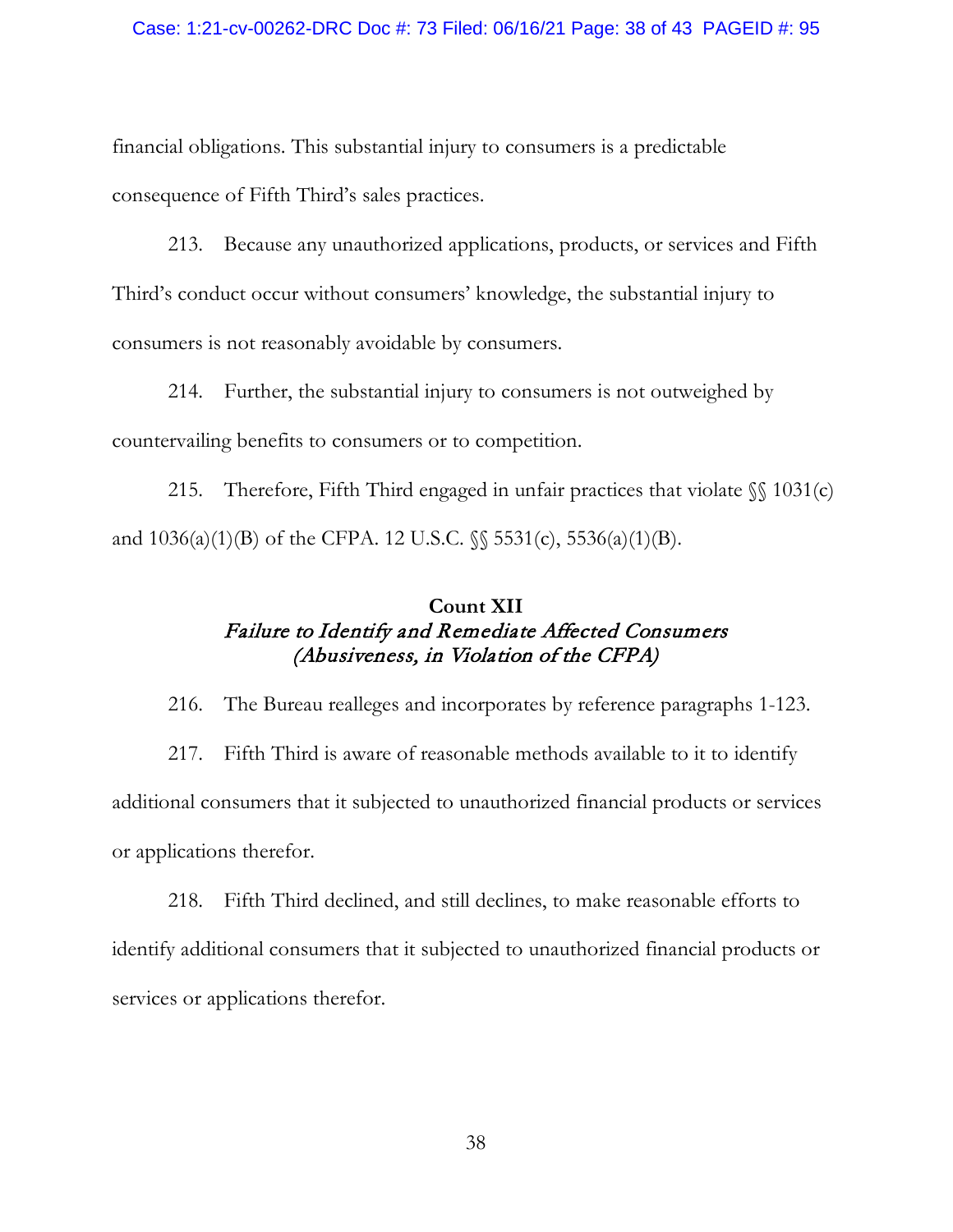219. Fifth Third declined to make these reasonable efforts because it believes that identification of additional affected consumers would cause it reputational and other harm.

220. Some consumers who Fifth Third victimized with unauthorized products or services had those products or services open for months or years without their knowledge.

221. Compounding the harm to consumers, Fifth Third made statements to consumers that could cause reasonable consumers to believe that Fifth Third acts in their interests and has identified and remediated all consumers that it subjected to unauthorized financial products or services.

222. These acts or practices take unreasonable advantage of a lack of understanding on the part of consumers of the material risks, costs, or conditions of Fifth Third's products or services.

223. These acts or practices take unreasonable advantage of the inability of consumers to protect the interests of consumers in selecting or using consumerfinancial products or services because the consumers are unaware of those products or services.

224. These acts or practices take unreasonable advantage of the reasonable reliance by consumers on Fifth Third to act in the interests of the consumers.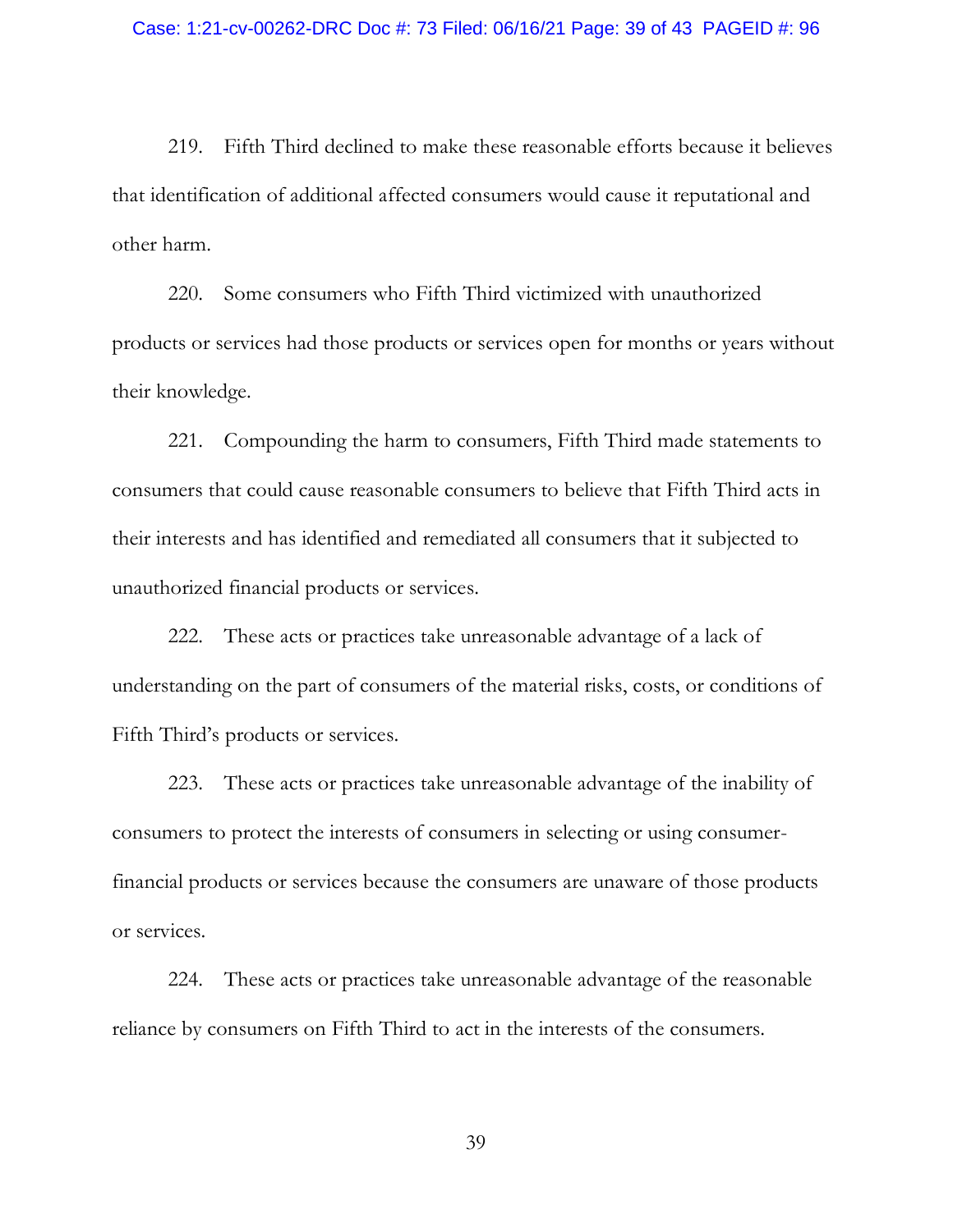225. Therefore, Fifth Third engaged in abusive acts or practices that violate  $\S$  1031(d)(2)(A), 1031(d)(2)(B), 1031(d)(2)(C), and 1036(a)(1)(B) of the CFPA. 12 U.S.C. §§ 5531(d)(2)(A), 5531(d)(2)(B), 5531(d)(2)(C), 5536(a)(1)(B).

# **Count XIII** Fifth Third's Additional Violations of the CFPA

226. The Bureau realleges and incorporates by reference paragraphs 1-123. 227. By violating TILA, Regulation Z, FCRA, TISA, and Regulation DD, Fifth Third violated  $\{(1036(a)(1)(A) \text{ of the CFPA. } 12 \text{ U.S.C. } \{(5536(a)(1)(A). \}$ 

## **Demand for Relief**

The Bureau requests that the Court:

a. permanently enjoin Fifth Third from, without the consumer's consent: (1) opening any deposit account; (2) transferring funds between deposit accounts; (3) issuing any credit card; (4) enrolling the consumer in online-banking services; (5) opening any line of credit; (6) submitting any credit-card application; and (7) using or obtaining the consumer's consumer-reporting-agency report;

b. order Fifth Third to take all reasonable steps to avoid and correct any statement to consumers by Fifth Third that its sales acts and practices are in consumer interests when they are not or may not be in consumer interests;

c. order Fifth Third to take all reasonable steps to identify and notify consumers who may have had a consumer-financial product or service opened or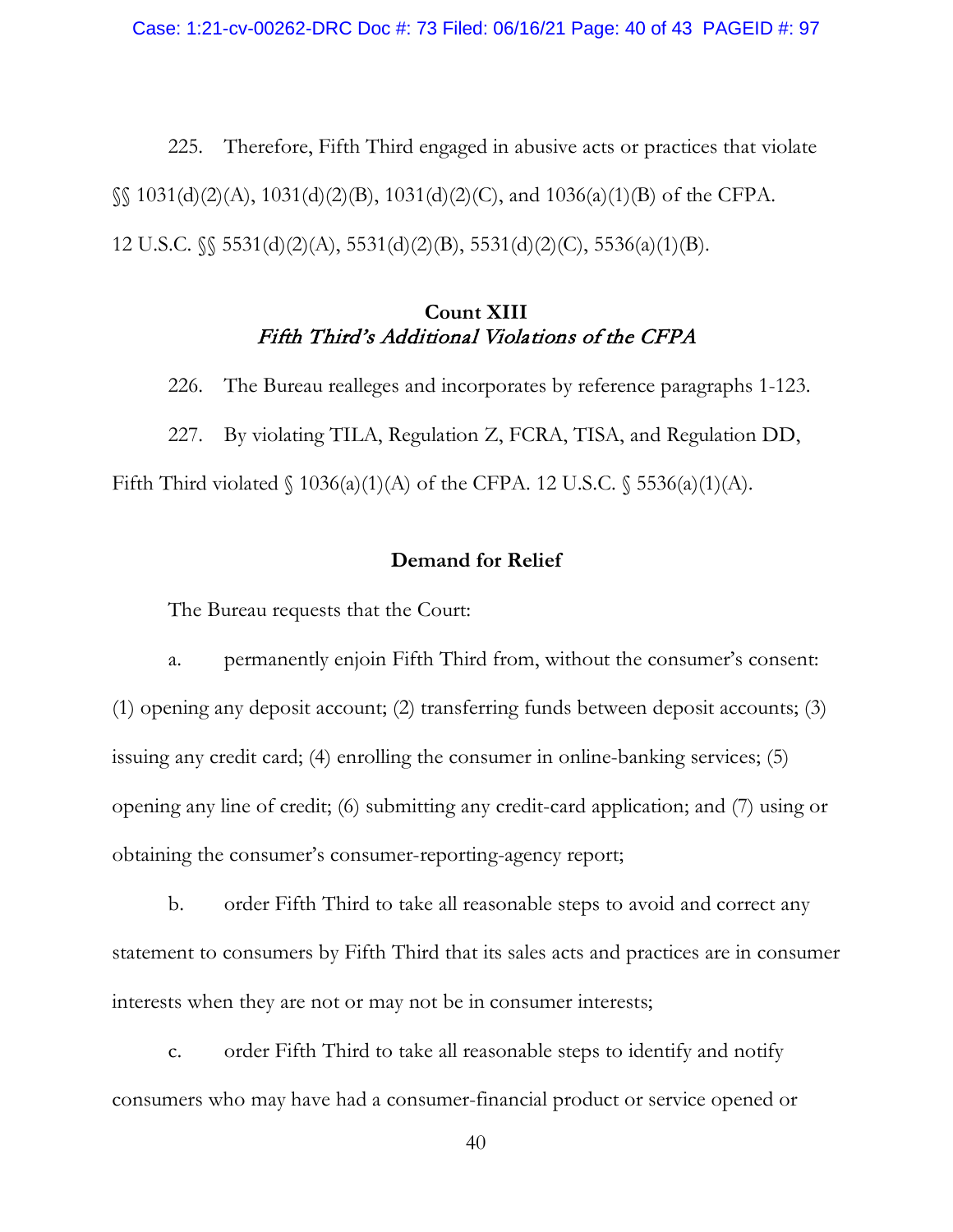### Case: 1:21-cv-00262-DRC Doc #: 73 Filed: 06/16/21 Page: 41 of 43 PAGEID #: 98

applied for without their consent, and allow those consumers to have their products or services closed without fees or penalties;

d. order Fifth Third to take all reasonable steps to identify and notify consumers who, because of Fifth Third's acts or practices, may have had their consumer-reporting-agency report furnished to or used by Fifth Third without a permissible purpose;

e. order Fifth Third to correct harmful consumer-reporting-agency information, including but not limited to correcting any harmful trade lines on consumer-credit reports resulting from unauthorized consumer-financial products or services at Fifth Third or applications therefor;

f. order Fifth Third to pay damages, restitution, and other monetary relief to consumers;

g. order Fifth Third to pay disgorgement or compensation for unjust enrichment;

h. impose on Fifth Third a civil money penalty under 12 U.S.C. § 5565(c);

i. order Fifth Third to pay the costs incurred in connection with prosecuting this action, under 12 U.S.C. § 5565(b); and

j. award additional relief as the Court may determine to be just and proper.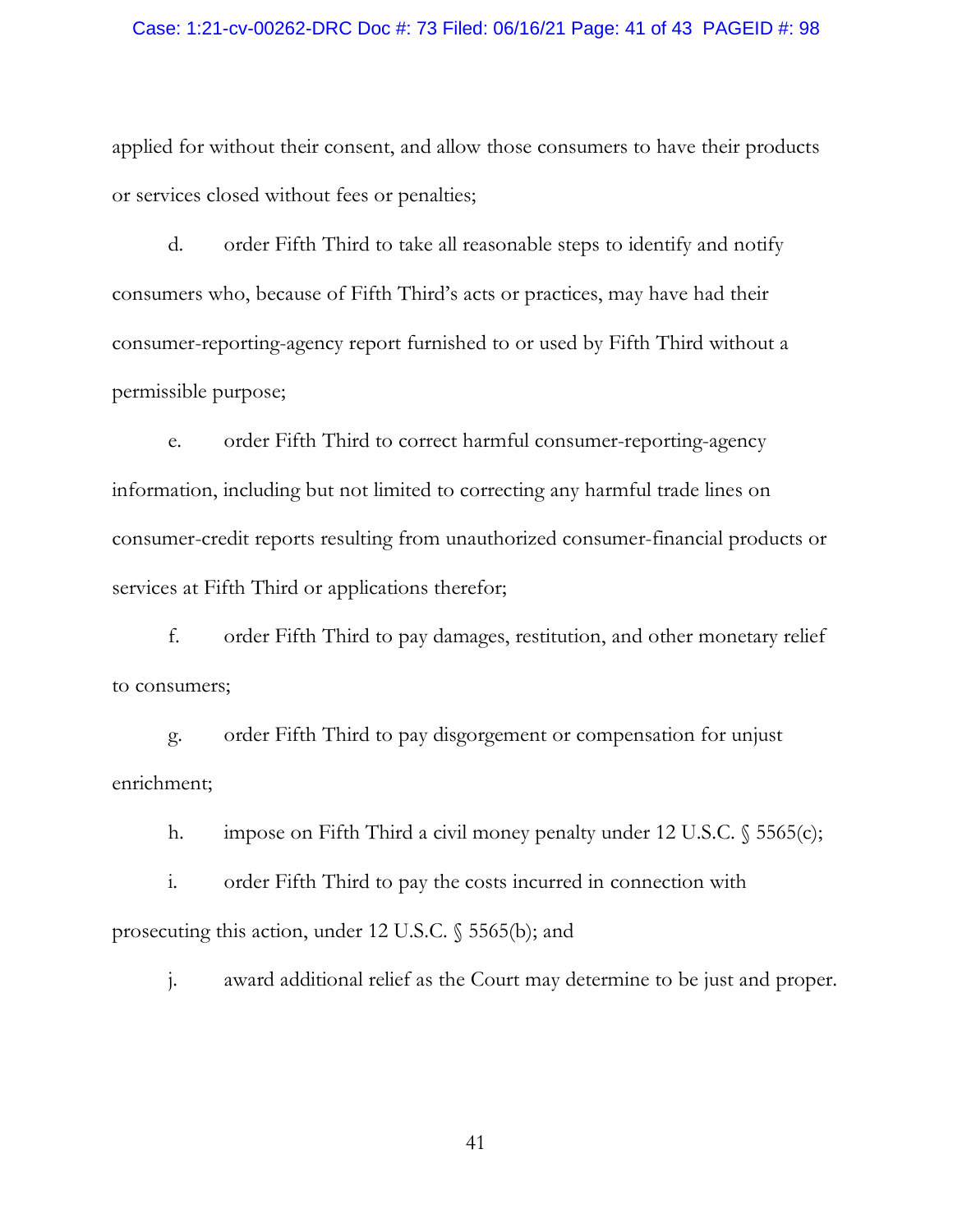Dated: June 16, 2021

Respectfully submitted,

Cara M. Petersen *Acting Enforcement Director* Jeffrey Paul Ehrlich *Deputy Enforcement Director* Kara K. Miller *Assistant Litigation Deputy*

/s/ Barry E. Reiferson BARRY E. REIFERSON, NY Reg. #24343893 (Trial Attorney) Email: barry.reiferson@cfpb.gov LEANNE E. HARTMANN, CA Bar #264787 Email: leanne.hartmann@cfpb.gov LANE C. POWELL, MI Bar #P79432 Email: lane.powell@cfpb.gov MEGHAN SHERMAN CATER, NY Reg. #4473120 Email: meghan.sherman@cfpb.gov

1700 G Street, NW Washington, DC 20552 Telephone: (212) 328-7020 Facsimile: (202) 435-5477

Attorneys for the Bureau of Consumer Financial Protection